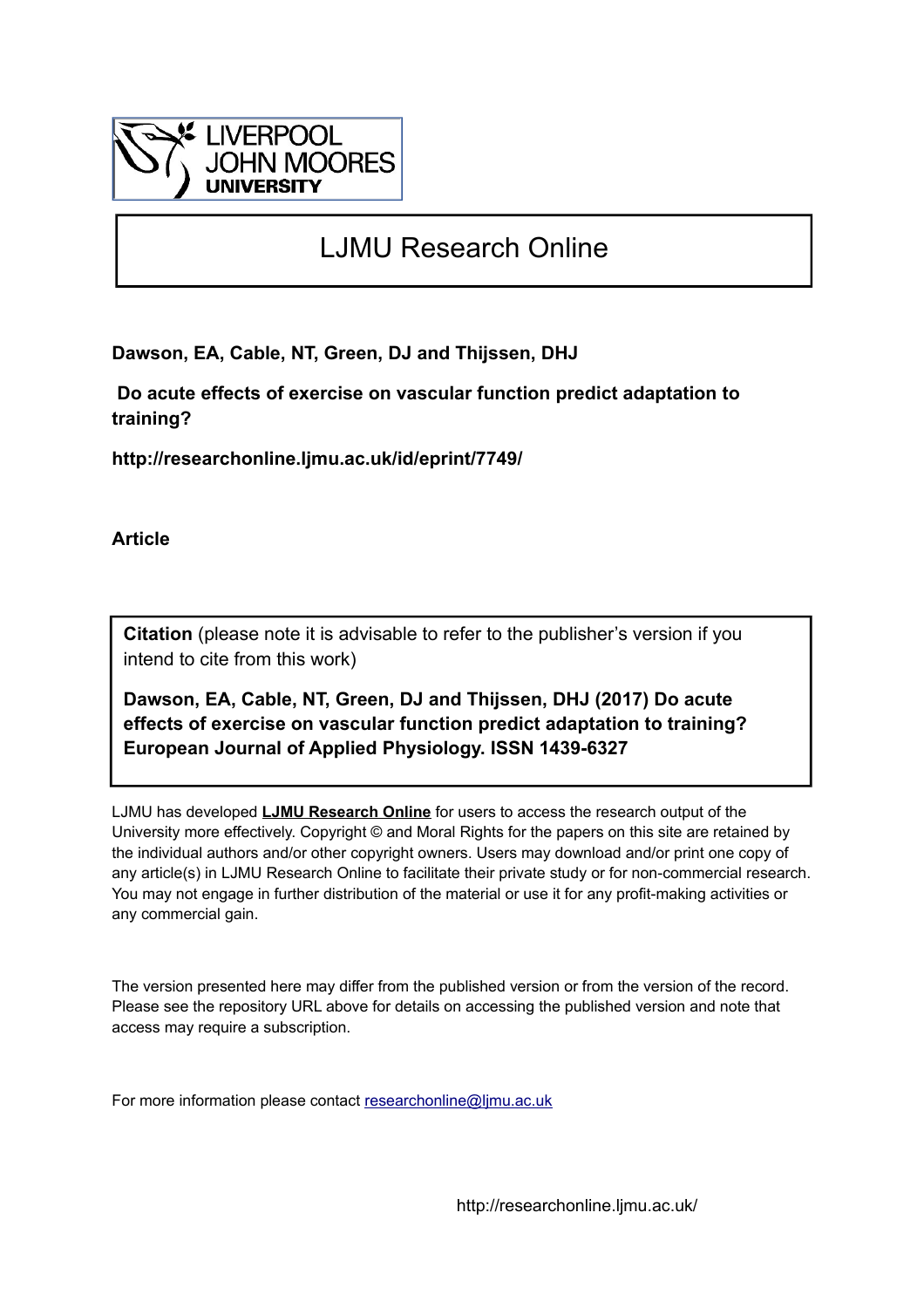# **Do acute effects of exercise on vascular function predict adaptation to training?**

Ellen A. Dawson<sup>1</sup>, N. Timothy Cable<sup>1,3,4</sup>, Daniel J. Green<sup>1,3,5</sup>, Dick H.J. Thijssen<sup>1,2</sup>

<sup>1</sup>*Research Institute for Sport and Exercise Science*, Liverpool John Moores University, Liverpool L3 3AF, United Kingdom *<sup>2</sup>Department of Physiology*, Radboud University Nijmegen Medical Centre, The Netherlands 3 *School of Sport Science, Exercise and Health,* The University of Western Australia, Crawley, Western Australia, 6009 <sup>4</sup>*Department of Sports Science,* Aspire Academy, Qatar <sup>4</sup>*Principal Research Fellow,*  National Health and Medical Research Council of Australia

**Running Title**: Acute post-exercise *vs* training-induced changes FMD

# **Word Count (excluding References and Legends)**: 3551 **Number of References**: 29

# **Author for correspondence:**

Dr Ellen A Dawson, Research Institute for Sport and Exercise Science, Tom Reilly Building, Liverpool John Moores University, Byrom Street, Liverpool, L3 3AF. [E.Dawson@ljmu.ac.uk](mailto:E.Dawson@ljmu.ac.uk) Tel: +44 (0)151 904 6264 F: +44 (0)151 904 6284

# **Funding**

DHJT is recipient of the E. Dekker stipend (Netherlands Heart Foundation 2009-T064).

DJG was funded by the Australian Research Council DP1313793.

# **Acknowledgements**

We acknowledge the practical help from Martijn Verhulst and Bo Alexander Willems and all the subjects for taking part.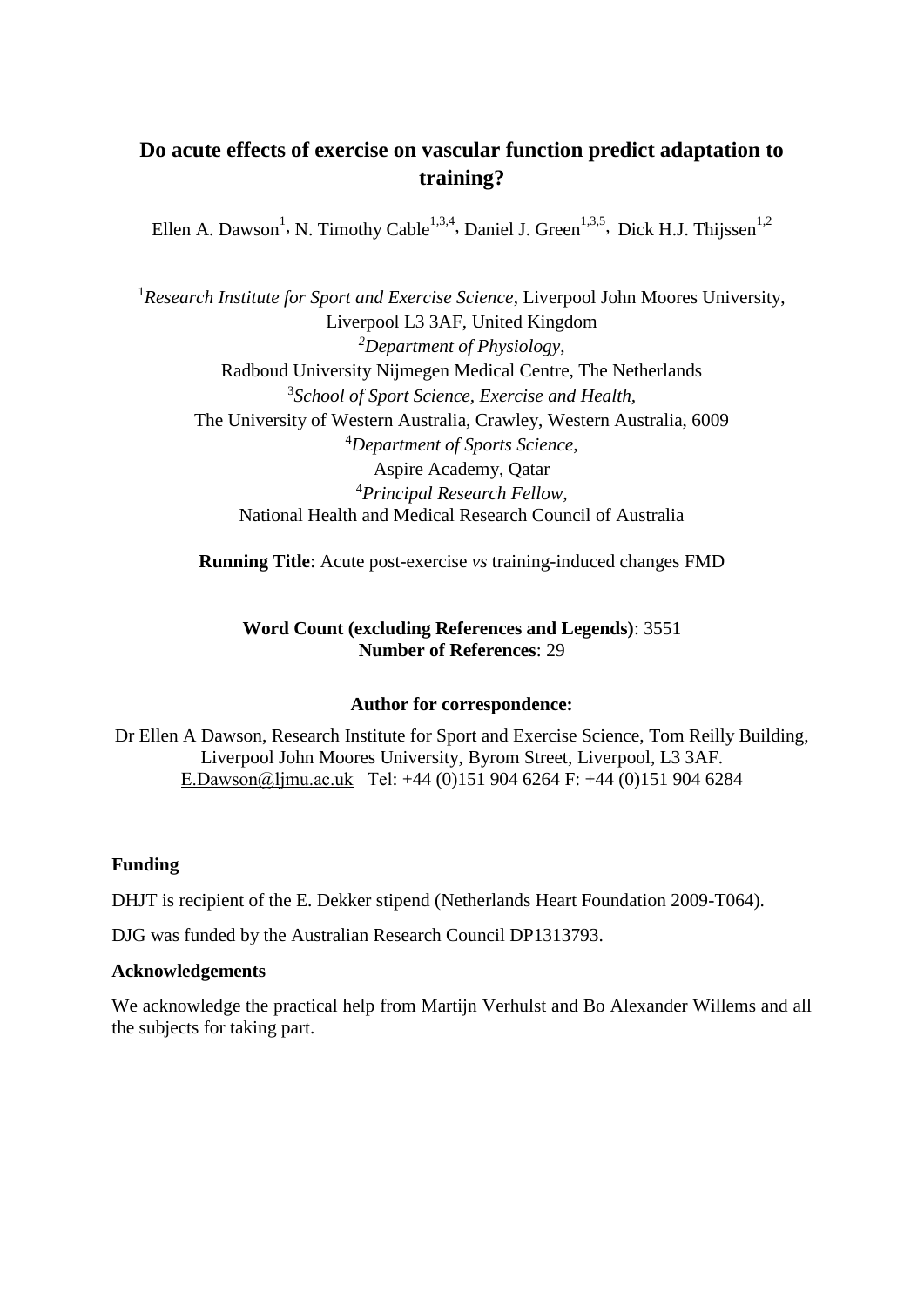#### **Abstract**

**Purpose**: No previous study has explored the importance of exercise-induced changes in vascular function to prolonged adaptations. Therefore, the purpose was to explore the withinsubject relationship between the acute post-exercise change in brachial artery endothelial function (flow-mediated dilation, FMD) and the change in resting FMD after a 2-week exercise training in healthy volunteers. **Methods**: 21 healthy, young men (24±5 years) underwent assessment of brachial artery FMD using high-resolution ultrasound before and after 30-min of moderate-intensity cycle exercise (80% maximal heart rate). Subsequently, subjects performed five 30-min cycle exercise bouts at 80% maximal heart rate across a 2-week period, followed by repeat assessment of resting brachial FMD post-training. **Results**: Correcting for changes in diameter and shear, FMD did not change after the initial exercise bout  $(P=0.26)$ . However, a significant correlation was found between post-exercise changes in FMD and adaptation in resting FMD after training  $(r=0.634, P=0.002)$ , where an acute decrease in postexercise FMD resulted in a decrease in baseline FMD after 2-weeks and *vice versa*. We also found a positive correlation between antegrade shear rate during exercise and change in FMD% after acute exercise and after exercise training (r=0.529 and 0.475, both P<0.05). **Conclusion**: Our findings suggest that acute post-exercise changes in vascular function are related to changes in resting FMD after a 2-week endurance exercise training period in healthy men, an effect that may be related to exercise-induced increases in antegrade shear rate. This provides further insight into the relevance of acute changes in shear and FMD for subsequent adaptation.

**Key Words**: exercise training; vascular adaptation; endothelial function.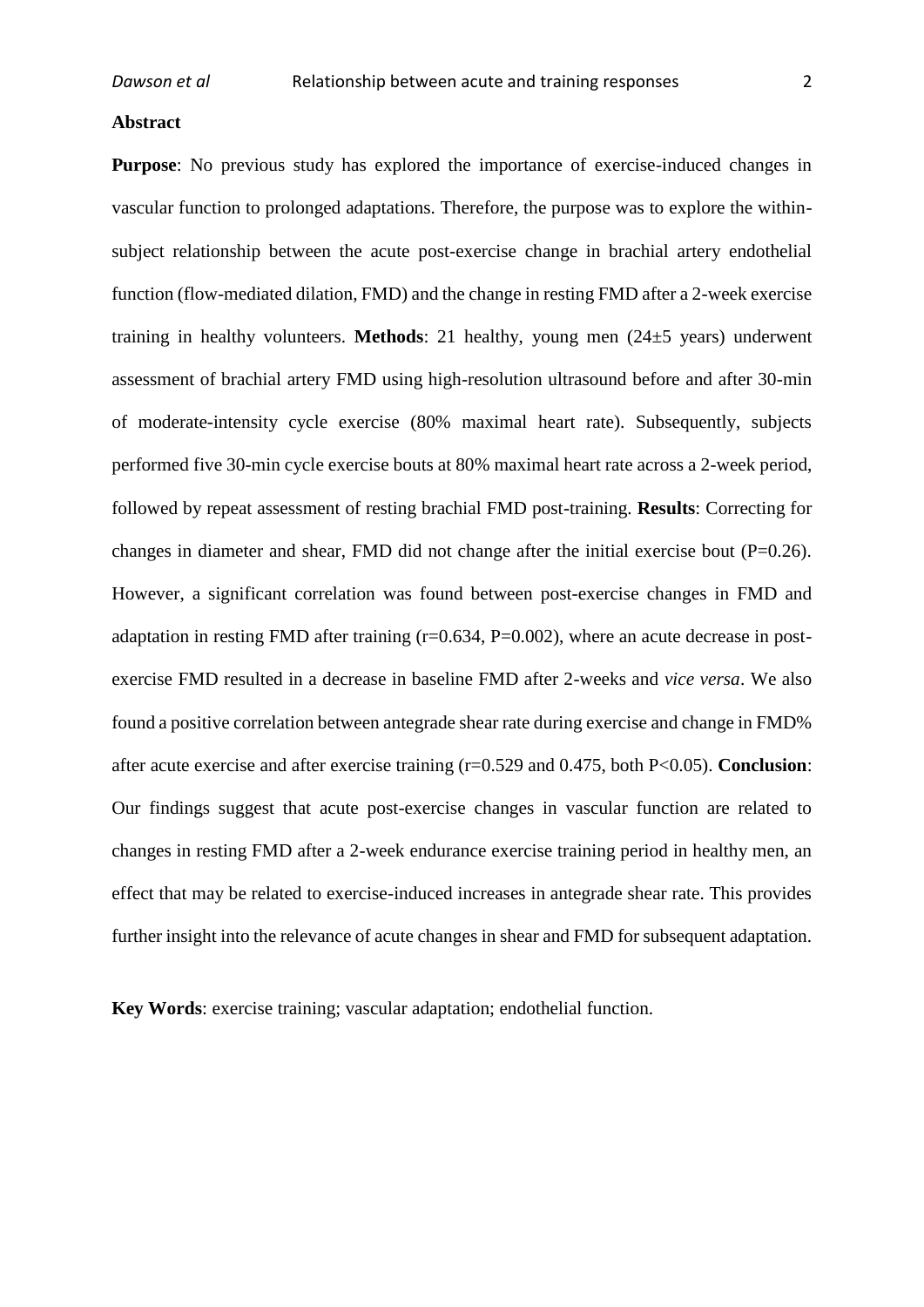Exercise training has strong cardioprotective effects in healthy asymptomatic individuals and in those with established cardiovascular disease [\(Booth et al. 2002\)](#page-15-0). Although improvements in traditional (e.g. blood pressure, cholesterol) and novel cardiovascular risk factors (e.g. inflammatory markers) contribute to some of the cardioprotective effects of exercise training [\(Mora et al. 2007\)](#page-16-0), a significant proportion (~40%) of the effect remains unexplained. Previous work suggests that direct effects of exercise on the arterial wall [\(Green et al. 2008;](#page-15-1) [Joyner and](#page-16-1)  [Green 2009\)](#page-16-1) can lead to adaptation in vascular function and structure that, at least partly, explain this "risk factor gap". Studies have demonstrated that exercise training in subjects with cardiovascular risk or disease leads to improvements in function in coronary arteries [\(Hambrecht et al. 2000\)](#page-15-2), conduit arteries [\(Watts et al. 2004;](#page-17-0) [Thijssen et al. 2010\)](#page-16-2), peripheral resistance arteries [\(Taddei et al. 2000;](#page-16-3) [Maiorana et al. 2001\)](#page-16-4) and skin microcirculation [\(Black](#page-15-3)  [et al. 2008b\)](#page-15-3).

To understanding the stimulus contributing to vascular adaptation following exercise training, studies have examined the acute impacts of single bouts of exercise on endothelial function. A review of this literature proposed that acute exercise leads to a biphasic response in endothelial function (measured as the flow-mediated dilation (FMD)) after intense exercise, with initial decreases in FMD superseded by return to normal or supra-normal levels 1-2 hours after exercise [\(Dawson et al. 2013\)](#page-15-4). This initial decrease may represent a hormesis-stimulus, subsequently leading to improvement in resting vascular function. Indeed, previous work found that 2 weeks of exercise training is sufficient to induce improvement in resting FMD in healthy individuals [\(Tinken et al. 2008;](#page-16-5) [Tinken et al. 2009\)](#page-16-6). However, to date, no previous study directly examined the relationship between acute vascular responses to exercise bout and subsequent training-induced vascular adaptation.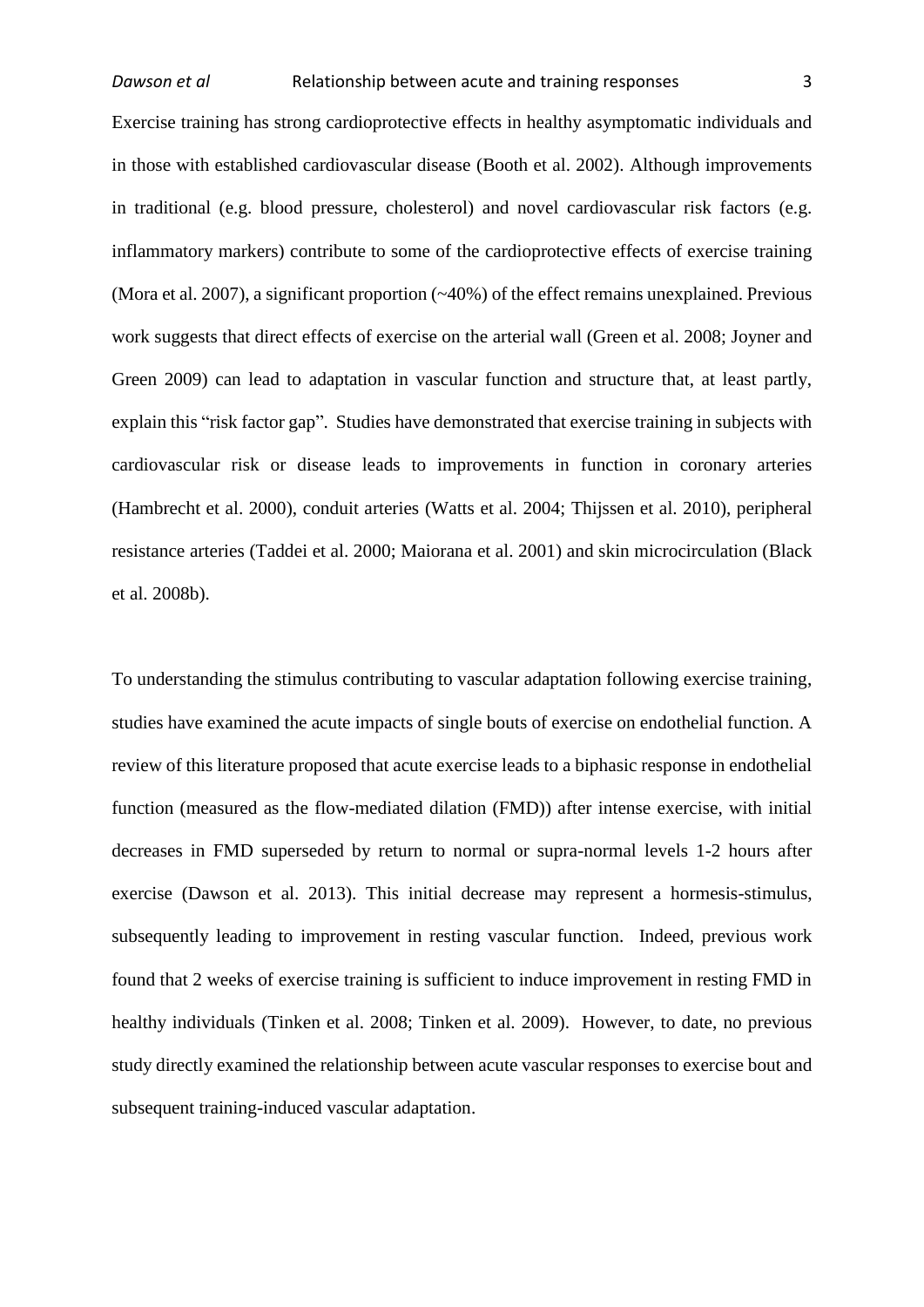The purpose of our study was to relate acute change in brachial artery FMD after a single 30 minute bout of cycle exercise to changes in resting brachial artery endothelial function following 2 weeks of cycle exercise training (involving 5 additional, similar exercise bouts). We hypothesised that an immediate decrease in FMD after the initial acute bout of exercise (pre to post first bout of exercise) is related to an increase in resting brachial artery FMD following 2 weeks of training (pre exercise FMD before the first and final exercise bout). This work will provide more information on the potential relation between acute post-exercise change in vascular function and subsequent vascular adaptation.

#### **METHODS**

### **Ethical Approval and Subjects**

Twenty-two young male subjects (24±5 years) were recruited from the University and local community for participation in this study. None of the subjects reported having been diagnosed with cardiovascular disease, diabetes mellitus type 1 or 2, insulin resistance or cardiovascular risk factors (such as hypercholesterolemia or hypertension). Subjects who smoked and/or were on medication of any type were excluded from participation. Informed written consent was obtained from all individual participants included in the study. The study procedures were approved by the Liverpool John Moores Ethics Committee and adhered to the Declaration of Helsinki. The study was performed 2014-15, with analysis and study write-up in 2016-2017.

# **Experimental Design**

On day 1, brachial artery FMD was examined before and immediately after a 30-minute cycling exercise bout performed at 80% of age-predicted maximal heart rate [\(Tanaka et al. 2001\)](#page-16-7). At rest and during the final 10 minutes of exercise we assessed brachial artery diameter and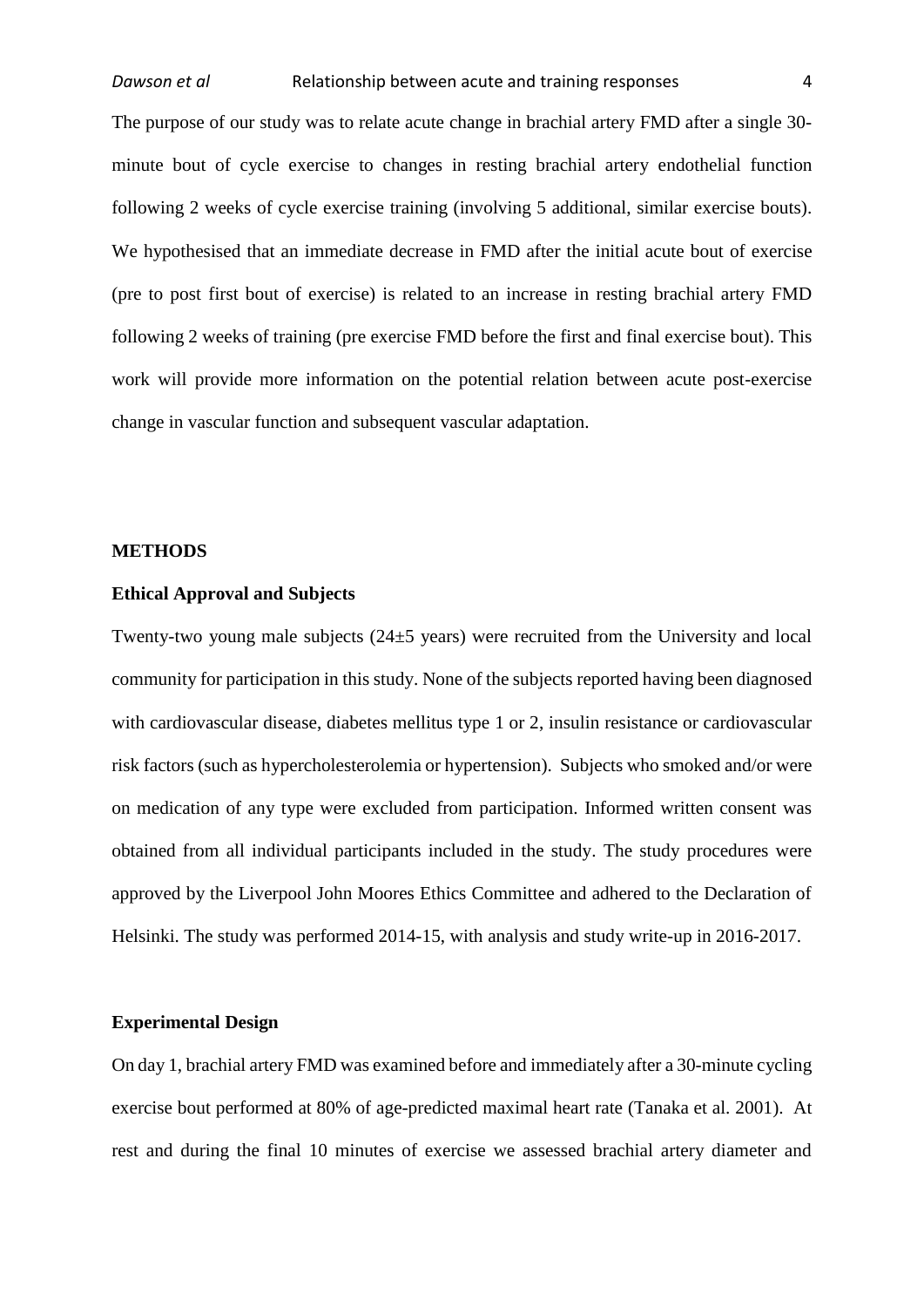velocity. From this we obtained information on resting and exercise-induced blood flow and shear rate patterns. Subsequently, subjects performed a 2-week exercise training program (each session consisted of a 30-minute exercise bout at 80% of maximal heart rate). After 2-weeks exercise training  $\geq$  24 hours after the final training session), we repeated the resting assessment of brachial artery FMD.

#### **Measurements**

*Baseline and post-exercise brachial artery endothelial function.* On the first and final training session, subjects were instructed to abstain from strenuous exercise for 24 hrs and from caffeine and alcohol ingestion for 18 hrs before testing according to expert-consensus guidelines [\(Thijssen et al. 2011\)](#page-16-8). Subjects were also instructed to fast for 6 hrs prior to each visit. Before baseline measurements, subjects rested in the supine position for 20 minutes in a temperature controlled laboratory, followed by assessment of heart rate (HR) and blood pressure (BP) using an automated sphygmomanometer (GE Pro 300V2, Dinamap, Tampa, FL). Assessment of brachial artery FMD was then undertaken. Immediately after the 30-minute exercise bout, we repeated assessment of brachial artery FMD.

*Exercise-induced blood flow and shear rate.* Before and during the final 10 minutes of the first exercise bout, one arm was rested comfortably on an adjustable table. Duplex ultrasound (T3000; Terason, Burlington, MA) was utilized to simultaneously image brachial artery diameter and velocity in one arm. We continuously measured diameter and red blood cell velocity during this time period.

*Brachial artery flow-mediated dilation.* This was assessed at least 24 hours after the previous exercise bout. To examine brachial artery FMD, the arm was extended and positioned at an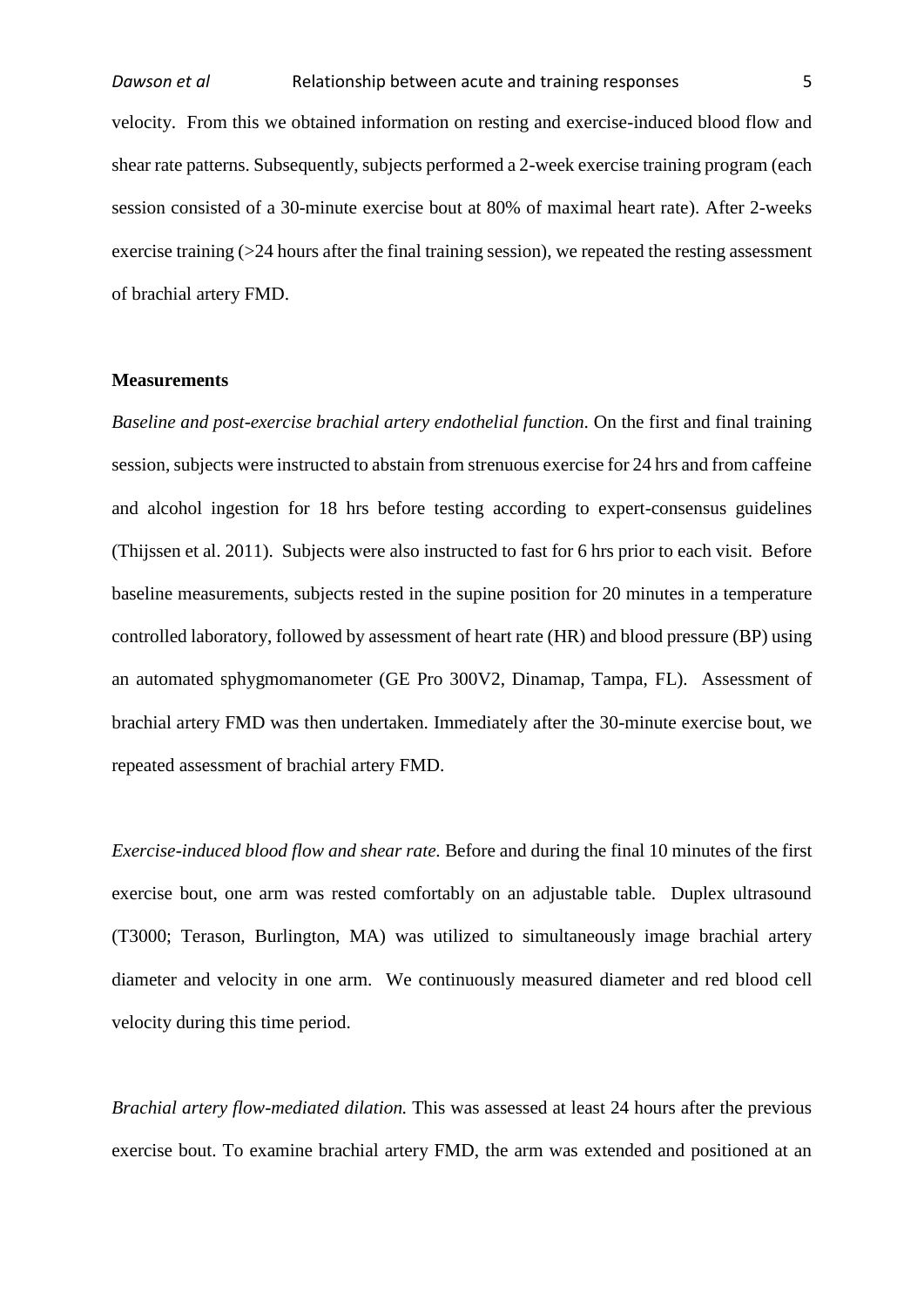angle of  $\sim 80^\circ$  from the torso. A rapid inflation and deflation pneumatic cuff (D.E. Hokanson, Bellevue, WA) was positioned on the forearm, immediately distal to the olecranon process to provide a stimulus to forearm ischemia. A 12-MHz multi-frequency linear array probe, attached to a high-resolution ultrasound machine (T3000; Terason, Burlington, MA) was then used to image the brachial artery in the distal 1/3rd of the upper arm. When an optimal image was obtained, the probe was held stable and the ultrasound parameters were set to optimize the longitudinal, B-mode image of the lumen-arterial wall interface. Continuous Doppler velocity assessments were also obtained using the ultrasound and were collected using the lowest possible insonation angle (always  $\langle 60^\circ \rangle$ ). Following baseline assessments, the forearm cuff were inflated (>200 mmHg) for 5-minutes. Diameter and flow recordings resumed 30 sec prior to cuff deflation and continued for 3 minutes thereafter, in accordance with technical specifications [\(Woodman et al. 2001;](#page-17-1) [Black et al. 2008a\)](#page-15-5).

#### *Exercise Training*

Subjects cycled for five, 30 minutes exercise bouts over 2 weeks on an electrically braked ergometer (Monark 874E, Sweden), with resistance adjusted to maintain a stable and individually determined exercise intensity at 80% maximal heart rate [\(Tanaka et al. 2001\)](#page-16-7). Subjects had a 2-5 min warm up and then spent 30 minutes at 80% HRmax. Heart rates were monitored throughout exercise using a Polar chest band and averaged across 5-minute periods. Maximal heart rate was determined using a maximal incremental exercise test  $(n=13)$  or adopting a widely accepted algorithm (n=8, [\(Tanaka et al. 2001\)](#page-16-7)). For reasons unrelated to the current study, n=11 underwent ischaemic preconditioning before each exercise bout. Nonetheless, for the purpose of this study, we ensured that subjects underwent 5 identical exercise bouts. Moreover, the purpose of the study was to determine if the within-subject acute response is related to the training stimulus.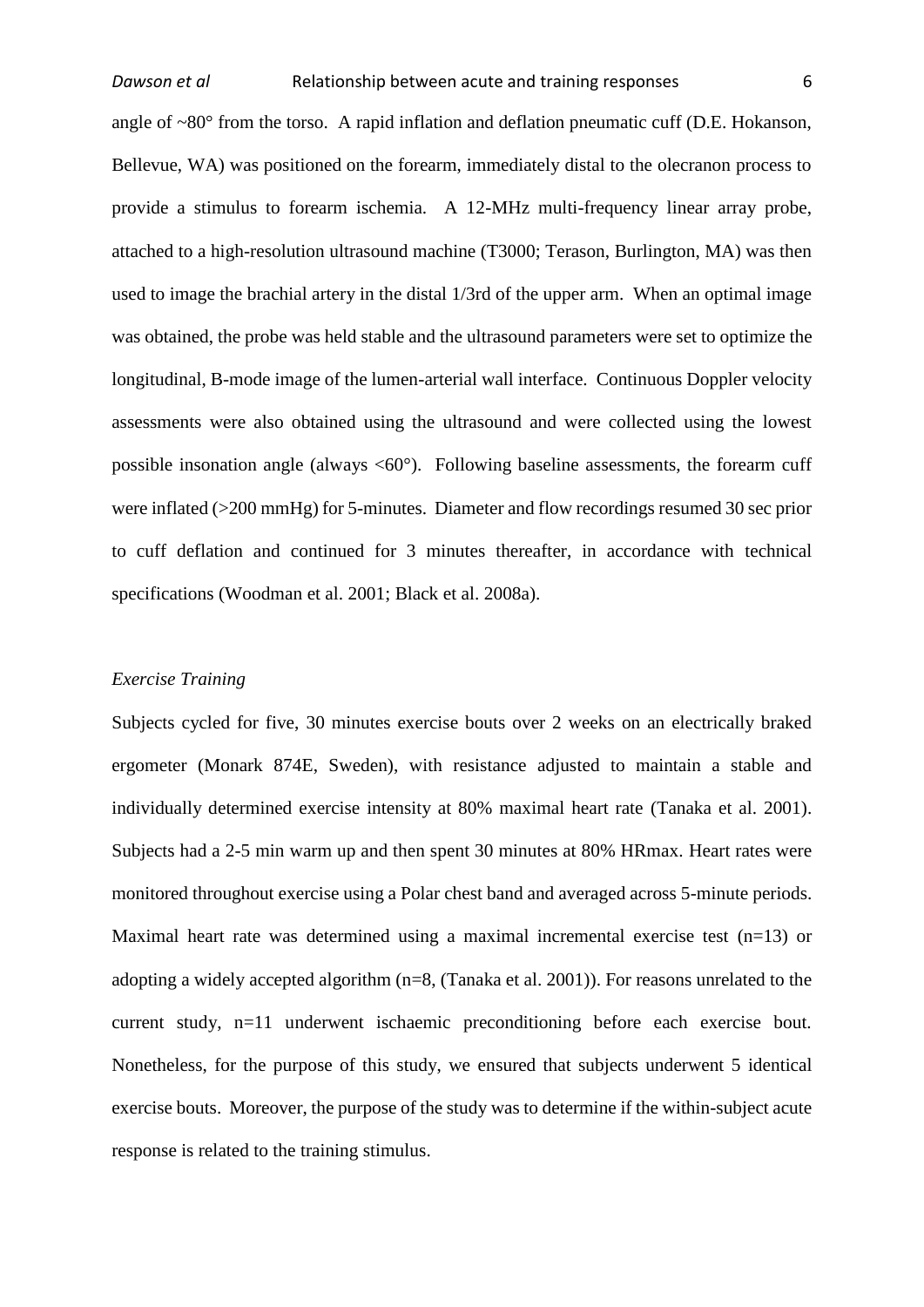#### **Data analysis**

Analysis of brachial artery diameter was performed using custom-designed edge-detection and wall-tracking software, which is largely independent of investigator bias. Recent papers contain detailed descriptions of our analysis approach [\(Black et al. 2008a;](#page-15-5) [Woodman et al.](#page-17-1)  [2001\)](#page-17-1). From synchronised diameter and velocity data, blood flow (the product of lumen crosssectional area and Doppler velocity) were calculated at 30 Hz. Shear rate (SR, an estimate of shear stress without viscosity) was calculated as 4 times mean blood velocity/vessel diameter [\(Pyke and Tschakovsky 2005\)](#page-16-9). The SRauc (Shear Rate, area under the curve) was calculated for data from cuff release up to the point of maximal post-deflation diameter. Reproducibility of diameter measurements using this semi-automated software is significantly better than manual methods, reduces observer error significantly, and possesses an intra-observer CV of 6.7% [\(Woodman et al. 2001\)](#page-17-1).

#### **Statistics**

Changes from pre to immediately post-exercise were determined using paired t-tests. Given the possible change in baseline brachial artery diameter and post-deflation shear rate areaunder-the-curve immediately following exercise [\(Padilla et al. 2007;](#page-16-10) [Dawson et al. 2013\)](#page-15-4), we also analysed the acute changes in FMD% using allometric scalled data with a Generalized Estimating Equation, which included baseline artery diameter and shear rate area-under-thecurve as covariates [\(Birk et al. 2012;](#page-15-6) [Atkinson et al. 2013\)](#page-15-7). Changes from resting and exerciseinduced blood flow and shear rate were assessed using paired t-tests. The impact of exercise training on the outcome parameters was examined using paired t-tests. To examine our primary aim, correlation between acute and chronic changes in FMD (both % and absolute diameter in mm) was assessed using Pearson's correlation coefficient. We also correlated changes in FMD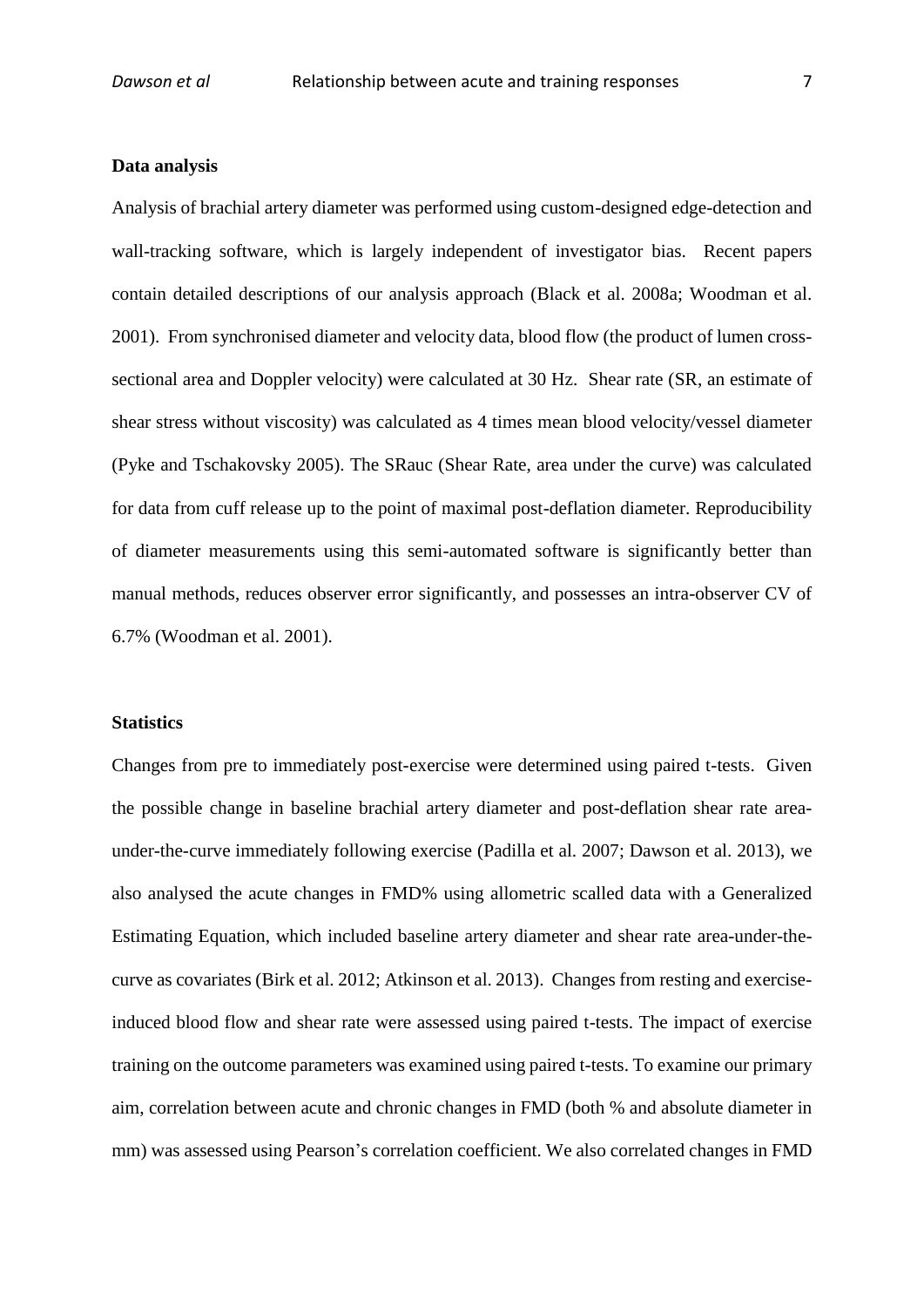(both acute and training) with the exercise-induced increase in mean, antegrade and retrograde blood flow and shear rate and velocity. Statistical analysis was performed using SPSS 22.0 (SPSS, Chicago, Illinois). All data are reported as mean±SD unless stated otherwise and level of significance was set at P<0.05.

# **Results**

Twenty-two male subjects underwent all study procedures. Due to technical problems, we did not obtain a complete data set for one subject and he was subsequently removed from all analysis. The remaining 21 subjects were  $24\pm 5$  yrs,  $79\pm 10$  kg and  $181\pm 9$  cm.

# *Exercise bout*

We found that target HR (80% of maximal heart rate; 152 $\pm$ 4 bpm) was successfully achieved during exercise bouts, with average heart rate across all exercise sessions being 149±6 bpm. Across the training sessions, we found no significant differences in the HR or workload between exercise sessions (Table 1). We found that mean, antegrade and retrograde shear and blood flow significantly increased during exercise in all subjects (Table 2).

#### *Post-exercise brachial artery flow-mediated dilation*

There was a significant decrease in FMD immediately after the first bout of exercise from 5.1±1.9% to 3.8±1.9% (Table 3). We also observed a significant increase in baseline artery diameter and SRauc during the immediately post-exercise FMD test (Table 3). There was no significant change in the time to peak dilation or peak dilation. When SRauc and baseline artery diameter were included in the statistical model as co-factors, the immediate decrease in FMD after exercise was no longer statistically significant.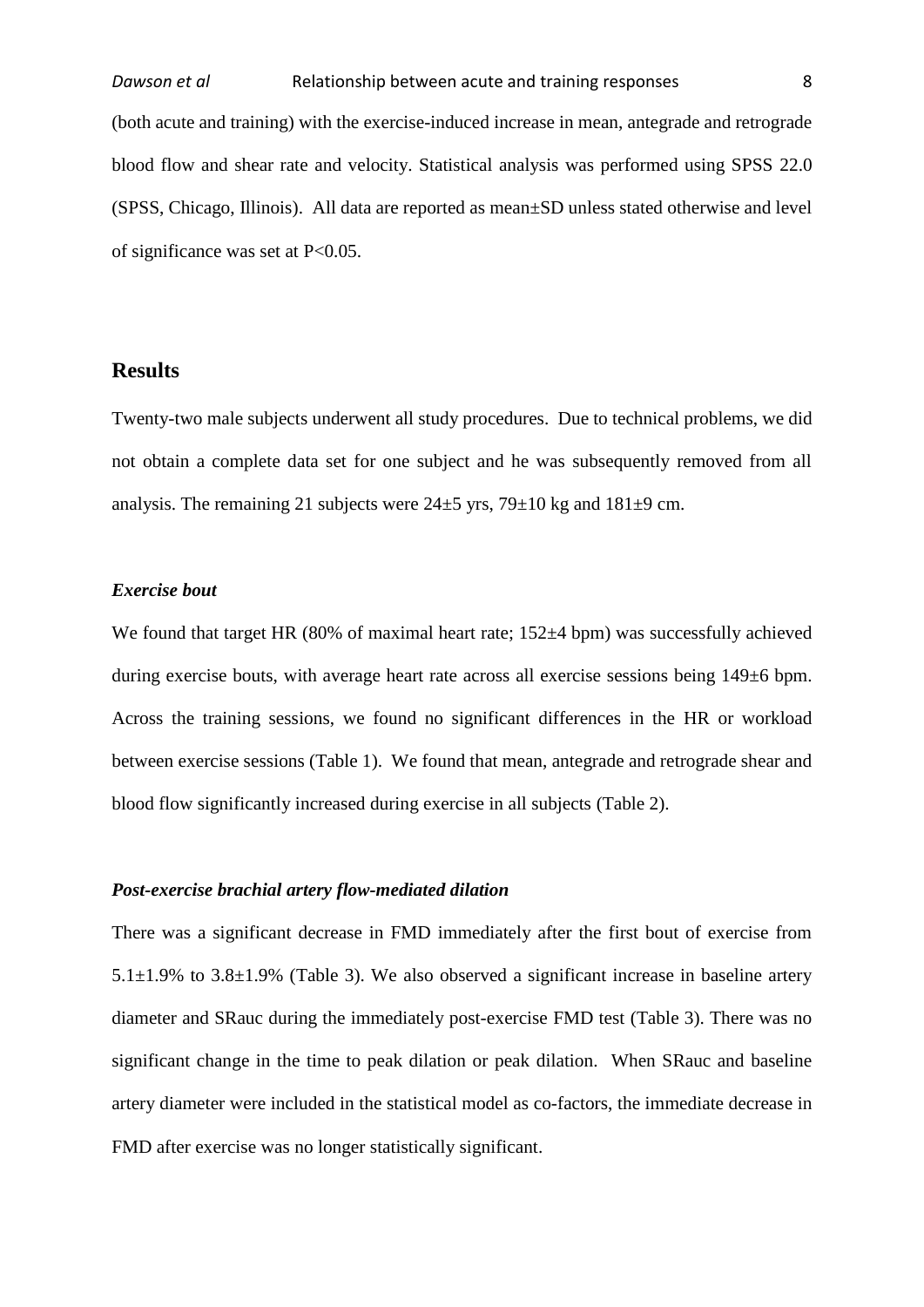The acute change in FMD was significantly and positively correlated with exercise-induced changes in velocity (P=0.05, r=0.434), mean SR (P=0.012, r=0.538), antegrade SR (P=0.014,  $r=0.529$ ), but not retrograde SR (P=0.160, r=0.318). Conversely, the acute change in FMD after a single exercise bout did not correlate with mean blood flow (P=0.177, r=0.307) antegrade blood flow (P=0.235, r=0.271) or retrograde blood flow (P=0.215, r=0.282).

#### *Relationship between acute and chronic changes*

Whilst there was as significant decrease in TTP and SRauc after exercise training, there was no significant change in FMD after 2 weeks of exercise training (Table 3). There was, however, a significant positive correlation (r=0.634, P=0.002) between the immediate exercise-induced change (post-pre) in FMD *versus* the change in FMD after training (Figure 1). This positive relation remained present when FMD was presented as the absolute diameter change in mm  $(r=0.630, P=0.002)$ .

The training-induced change in FMD was positively and significantly correlated to acute exercise-induced changes in mean SR (P=0.021, r=0.501), antegrade SR (P=0.030, r=0.475) (Figure 2), but not retrograde SR (P=0.098, r=0.371). There was a trend for a correlation between velocity and training-induced FMD ( $P=0.059$ ,  $r=0.419$ ). There were no correlations between training-induced changes in FMD and exercise-induced changes in mean (P=0.170, r=0.311), antegrade (P=0.247, r=0.265) or retrograde blood flow (P=0.143, r=0.331). There were no changes in systolic (123±9mmHg *versus* 122±8mmHg) or diastolic blood pressure (66±8mmHg *versus* 65±7 mmHg) after exercise training.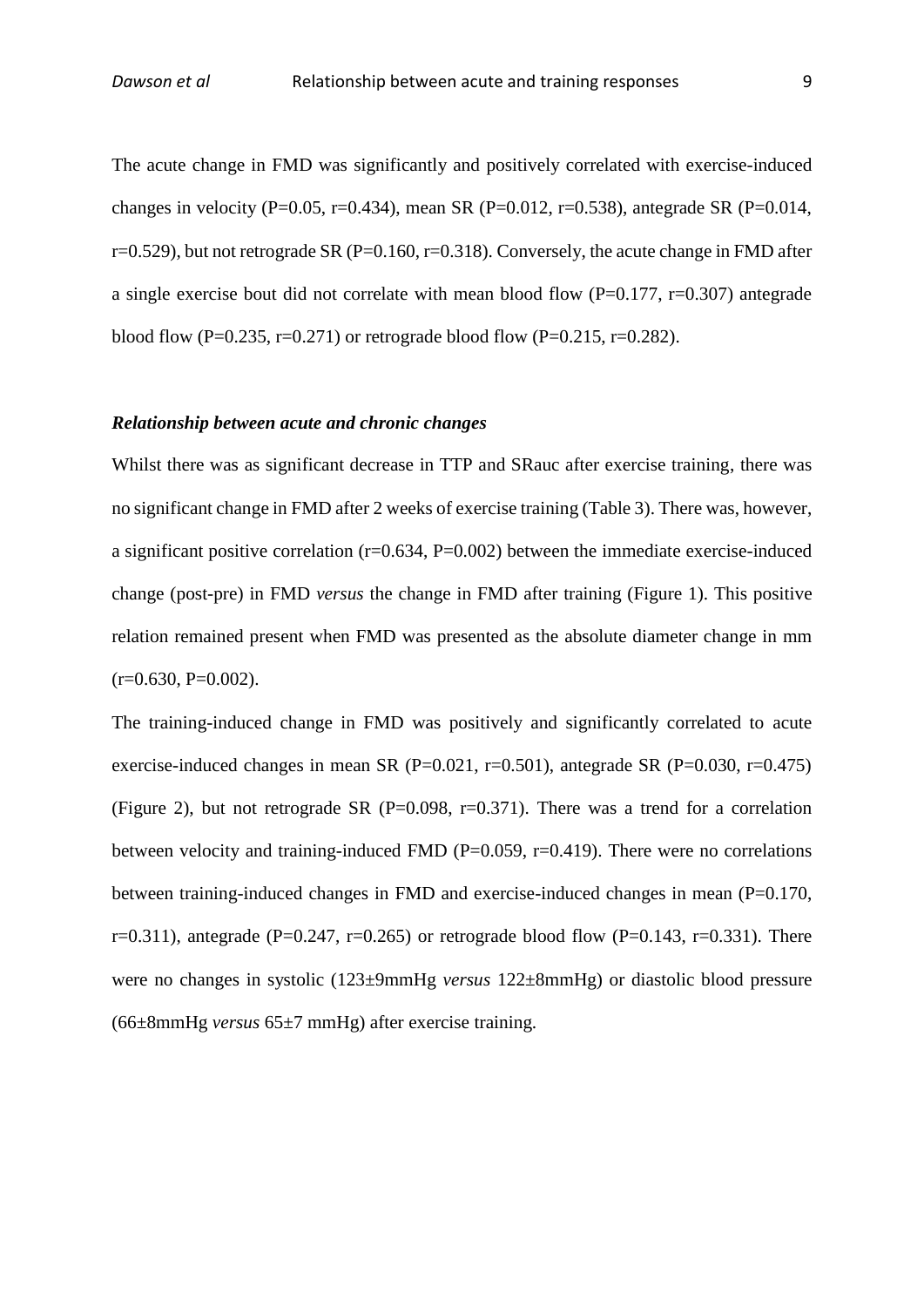#### **Discussion**

To our knowledge, this study provides the first data in humans to explore whether the changes in vascular function as a result of an acute bout of exercise are related to changes in vascular function following an exercise training programme. We found a strong positive relationship between acute post-exercise change in vascular function and the change in function following 2-weeks training. In contrast to the hormesis hypothesis, we noted a positive relationship between acute- and training-induced changes in vascular function which seem to be related to exercise-induced increases in shear rate. This would suggest that a 'negative' stimulus is not necessary to trigger a positive functional adaptation in the vasculature.

# *Acute effect of exercise*

After the first exercise bout, a decrease in FMD was observed. These findings are largely in line with previous work, in particular when examining the FMD immediately following an acute bout of moderate-to-strenuous intensity exercise of ≥30-minutes [\(Dawson et al. 2013\)](#page-15-4). This decline is at least partly mediated through larger resting diameter post exercise [\(Padilla et](#page-16-10)  [al. 2007\)](#page-16-10), since statistically controlling for individual changes in baseline diameter removed the significant effect of an acute bout of exercise on FMD. The loss of significant decrease in corrected FMD% compared to previous studies may relate to exercise intensity and fitness of the subjects [\(Padilla et al. 2007;](#page-16-10) [Dawson et al. 2013\)](#page-15-4). Nonetheless, the minor increase in baseline artery diameter is unlikely to represent the only explanation for our observations [\(Gonzales et al. 2011;](#page-15-8) [Birk et al. 2012\)](#page-15-6) and exercise-induced increase in shear rate may also influence the post-exercise changes in FMD. This is supported by the significant positive correlation between increases in mean and antegrade shear rate during the exercise and prepost exercise changes in FMD, a finding in line with others [\(Tinken et al. 2009\)](#page-16-6). Our findings provide further support for the notion that increases in mean or antegrade shear rate [\(Tinken et](#page-16-6)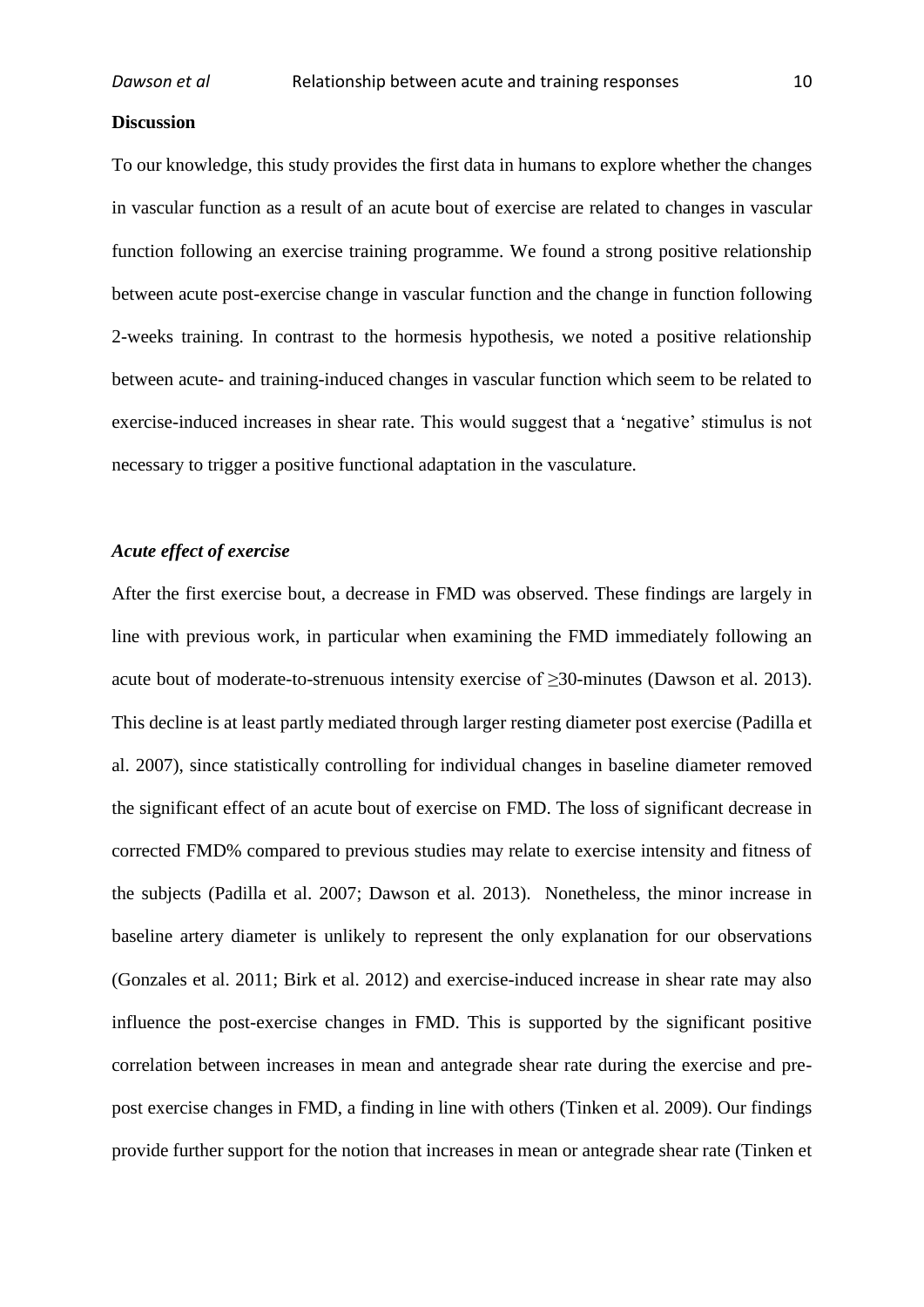[al. 2009;](#page-16-6) [Whyte and Laughlin 2010\)](#page-17-2) represent a potent stimulus for changes in vascular function. The change in shear rate during exercise is a result of a range of physiological factors including downstream resistance and central driving pressure. Consequently, changes in vasodilator mechanisms, blood pressure and cardiac output can all influence the shear stress response to exercise [\(Green et al. 2017\)](#page-15-9). In addition individual variations in sympathetic nervous activity and thermoregulatory response may help explain the between subject variability in the exercise-induced changes in antegrade shear rate [\(Green et al. 2017;](#page-15-9) [Benda et](#page-15-10)  [al. 2015\)](#page-15-10).

It is pertinent to note that the change in FMD after acute exercise is both under the influence of positive (e.g. increasing shear rate) and negative (e.g. increasing oxidative stress and baseline diameter) perturbations [\(Whyte and Laughlin 2010;](#page-17-2) [Padilla et al. 2007;](#page-16-10) [Dawson et al.](#page-15-4)  [2013\)](#page-15-4). Therefore, the decrease in FMD in this study may be related to higher levels of exercise intensity and concomitant increase in oxidative stress [\(Johnson et al. 2012\)](#page-16-11), activity of the sympathetic nervous system, increases in baseline diameter [\(Padilla et al. 2007\)](#page-16-10) and/or marked elevation in blood pressure [\(Gonzales et al. 2011\)](#page-15-8) which may mitigate the vasodilator effects of increases in shear. Taken together, our study provides further evidence for the presence of an immediate decrease in FMD after exercise when performed at moderate-to-high intensity.

# *Acute effect of exercise versus adaptation to exercise training*

We found that a positive relation between acute changes in FMD *versus* adaptation in baseline FMD after 2-week of training, suggesting that an immediate decrease in function was related to a decrease in baseline function after training. The Hormesis hypothesis argues that low doses of an "agent" result in a biological improvement whereas high doses of this agent are toxic or damaging. The decrease in FMD following an acute bout of exercise may therefore unlikely be the "agent" underlying the adaptations that occur after 2-week exercise training. FMD is under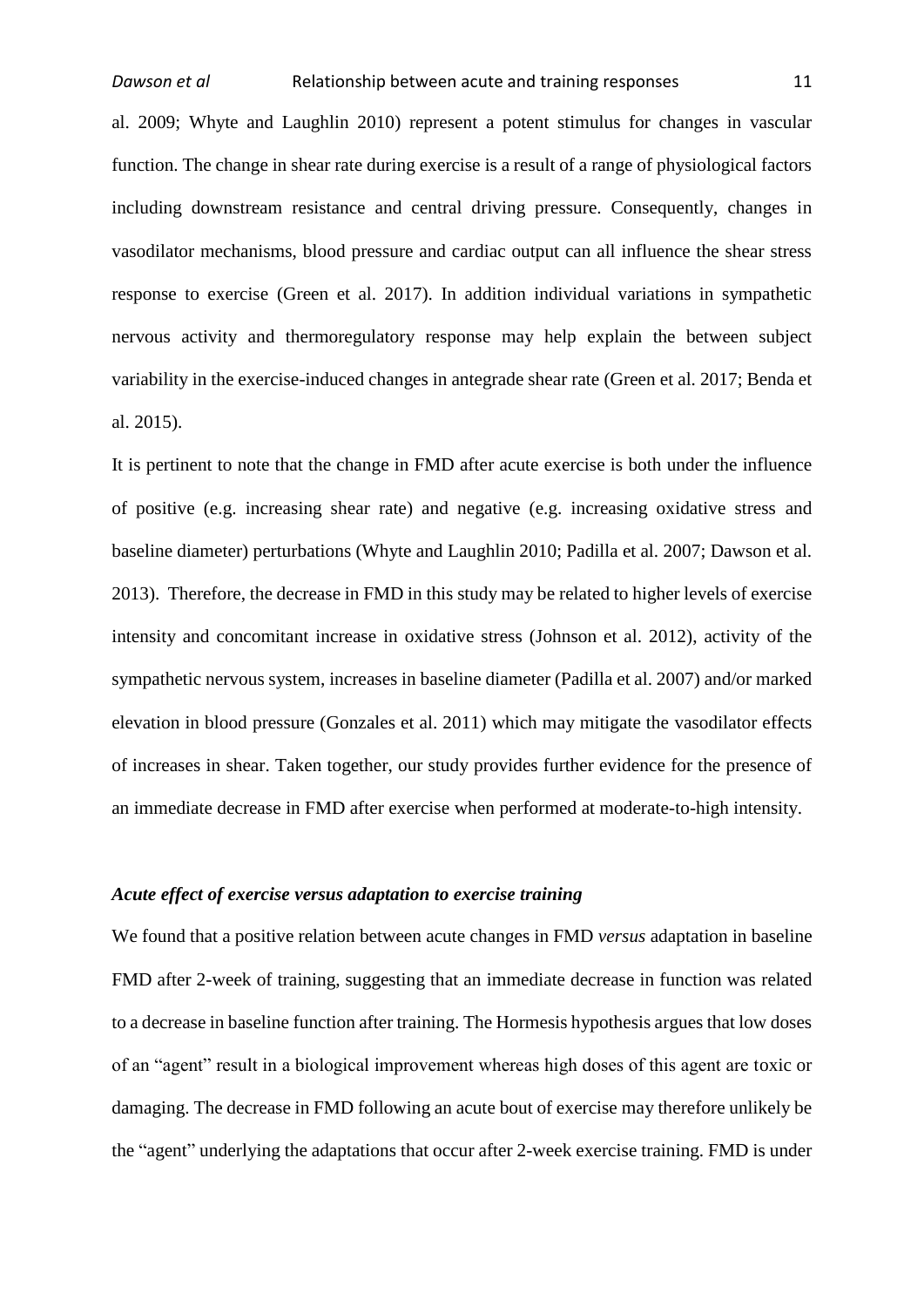a myriad of competing influences including shear stress, sympathetic activity, oxidative stress, artery size etc. [\(Thijssen et al. 2011\)](#page-16-8) and may therefore represent the outcome for a changing perturbation rather than representing a stimulus underling a prolonged adaptations *per se*. It is more likely that changes in stimuli during exercise may be the underlying agent, in particular shear stress during the exercise, a key stimulus which is strongly related to both acute and prolonged vascular adaptations [\(Laughlin et al. 2008;](#page-16-12) [Whyte and Laughlin 2010\)](#page-17-2). It is possible that high shear is damaging at high doses for those who are at risk or result in negative adaptations if normal patterns are disturbed [\(Eshtehardi et al. 2017;](#page-15-11) [Davies 2009\)](#page-15-12).

To further examine factors that may relate to the 2-week change in vascular function, we explored exercise-induced changes in blood flow and shear rate. Exercise-induced increases in shear stress are strongly related to an improvement in both vascular structure and function [\(Laughlin et al. 2008;](#page-16-12) [Tinken et al. 2010\)](#page-17-3). In support of this, changes in vascular function after exercise were significantly correlated to exercise-induced changes in mean and antegrade shear rate. More specifically, we found that large increases in shear rate during exercise were associated with large increases in FMD (Figure 2). This relationship was apparent for both the acute changes in FMD after a single bout of exercise and the changes in FMD after 2-weeks training. The correlations found with shear and velocity suggest that this correlation is not driven by a change in baseline diameter which is used in the calculation of both shear and FMD. This observation provides further support for an important role for exercise-induced elevations in shear rate in mediating vascular adaptation. Therefore, exercise-induced changes in shear rate may underlie the strong, positive relation between acute and chronic changes in vascular function. Further work is needed to determine if similar relationships are found with longer training programme, more intense exercise, in subjects with different activity/fitness levels or if it is necessary for structural rather than functional adaptations.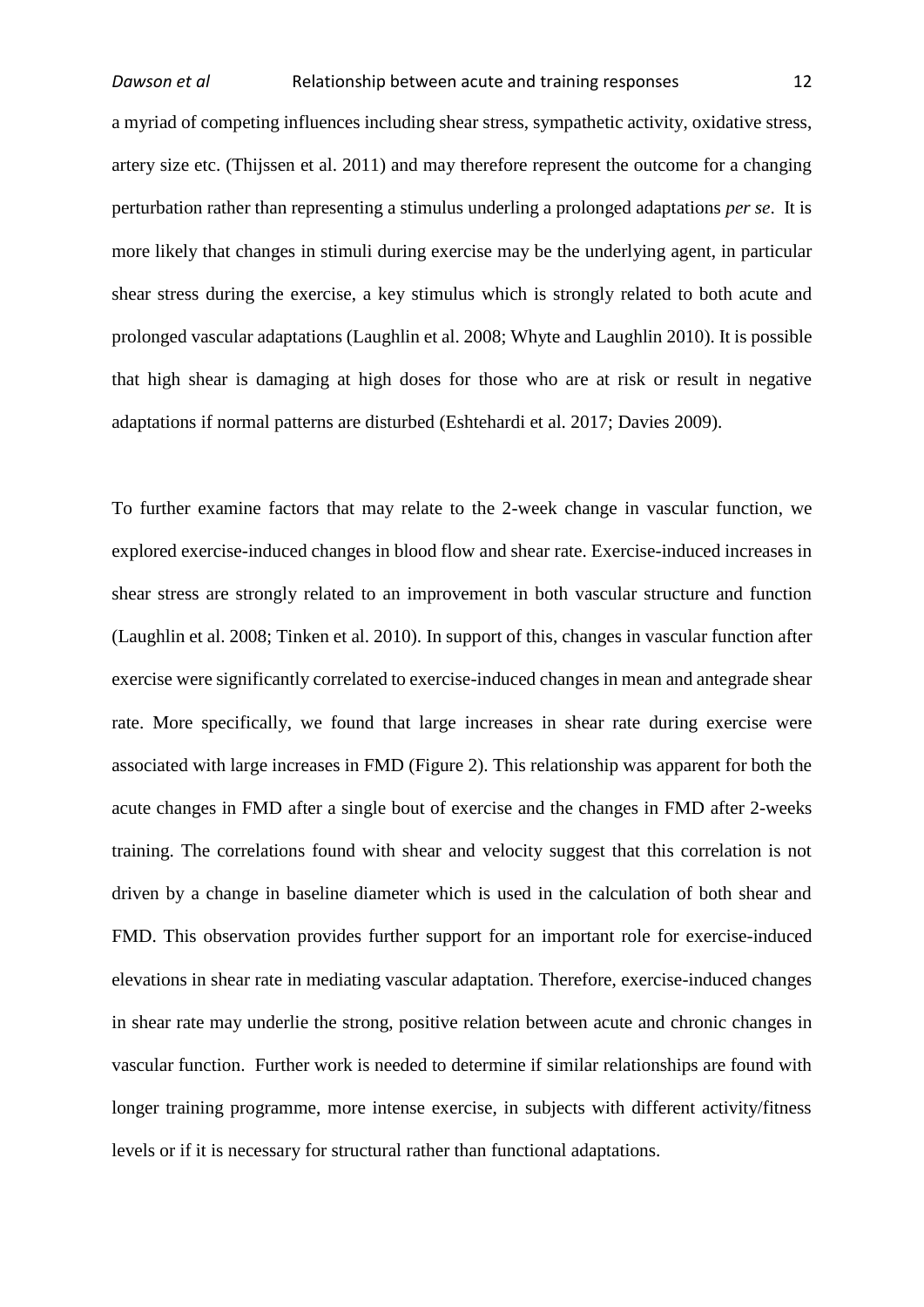#### *Limitations*

There are a number of methodological issues that may have influenced our findings. Since we only assessed cycling exercise in healthy subjects, we cannot extrapolate our findings to different types or modes of exercise or to different populations. Similarly, we did not include a measurement of fitness, as training has been shown to influence the acute and chronic vascular responses [\(Dawson et al. 2013;](#page-15-4) [Green et al. 2011\)](#page-15-13). Likewise, additional stimuli to shear stress could be mediating the response including changes in oxidative stress [\(Padilla et](#page-16-13)  [al. 2011\)](#page-16-13) or alterations in other hemostatic and inflammatory variables, including blood pressure which was not assessed post-exercise [\(Whyte and Laughlin 2010\)](#page-17-2). The training duration was relatively short and whilst we have previously found improvements in healthy individuals after 2 weeks [\(Tinken et al. 2010\)](#page-17-3), that was not apparent in this study. This relationship between acute changes in FMD and subsequent adaptation may therefore change with longer duration training. We did not have a control group in this study, although all comparisons are made within-subjects. Time of day may influence FMD [\(Jones et al. 2009;](#page-16-14) [Al Mheid et al. 2014\)](#page-15-14), although findings are equivocal [\(Kim et al. 2015\)](#page-16-15). Consequently, all efforts were made to retest all subjects at the same time of day for all repeat measurements. However, we were not able to guarantee this in all subjects due to difficulties in availability and testing schedules. Nonetheless, our novel observations of a potential link between acute and chronic changes in vascular function warrant future studies to explore this possible relation.

In conclusion, this is the first study to explore and identify a relationship between acute and chronic changes in vascular function to exercise and training. We report a positive correlation between changes in FMD following an initial bout of cycle endurance exercise and the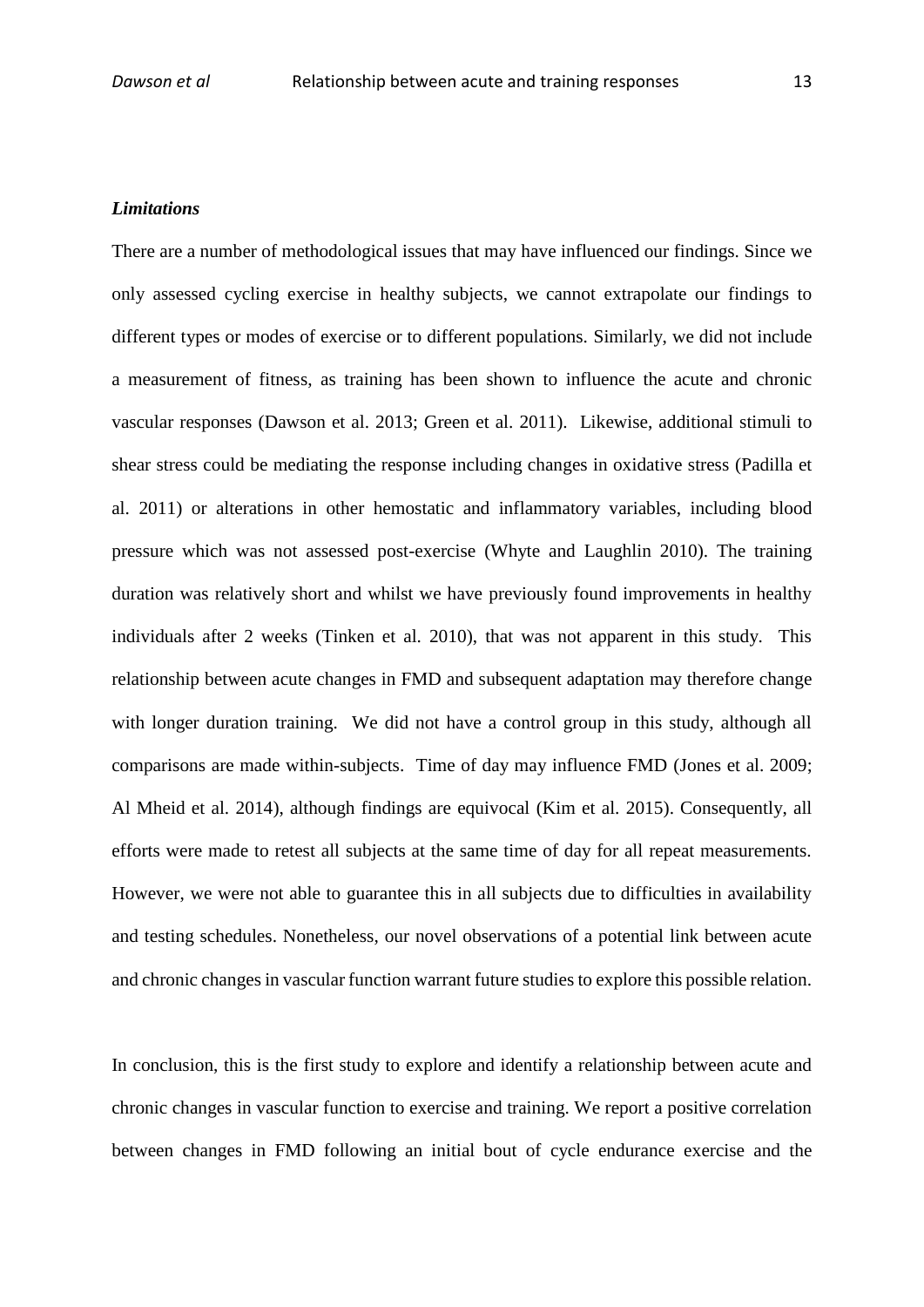adaptation in baseline FMD after 2-weeks of training. Possibly, this relationship may be underpinned by individual changes in shear rate during each exercise bout. More specifically, a large increase in shear during exercise was related with an increase in post-exercise FMD, whilst this latter response was associated with improved baseline FMD after 2-weeks of exercise training. Therefore, these data provide further support for the key role of (repeated) increases in antegrade and mean shear rate as a stimulus for adaptation in vascular function. The acute responses to exercise may be helpful in understanding (and predicting) future vascular adaptation in function and structure when repeating the exercise.

All procedures performed in studies involving human participants were in accordance with the ethical standards of the institutional and/or national research committee and with the 1964 Helsinki declaration and its later amendments or comparable ethical standards.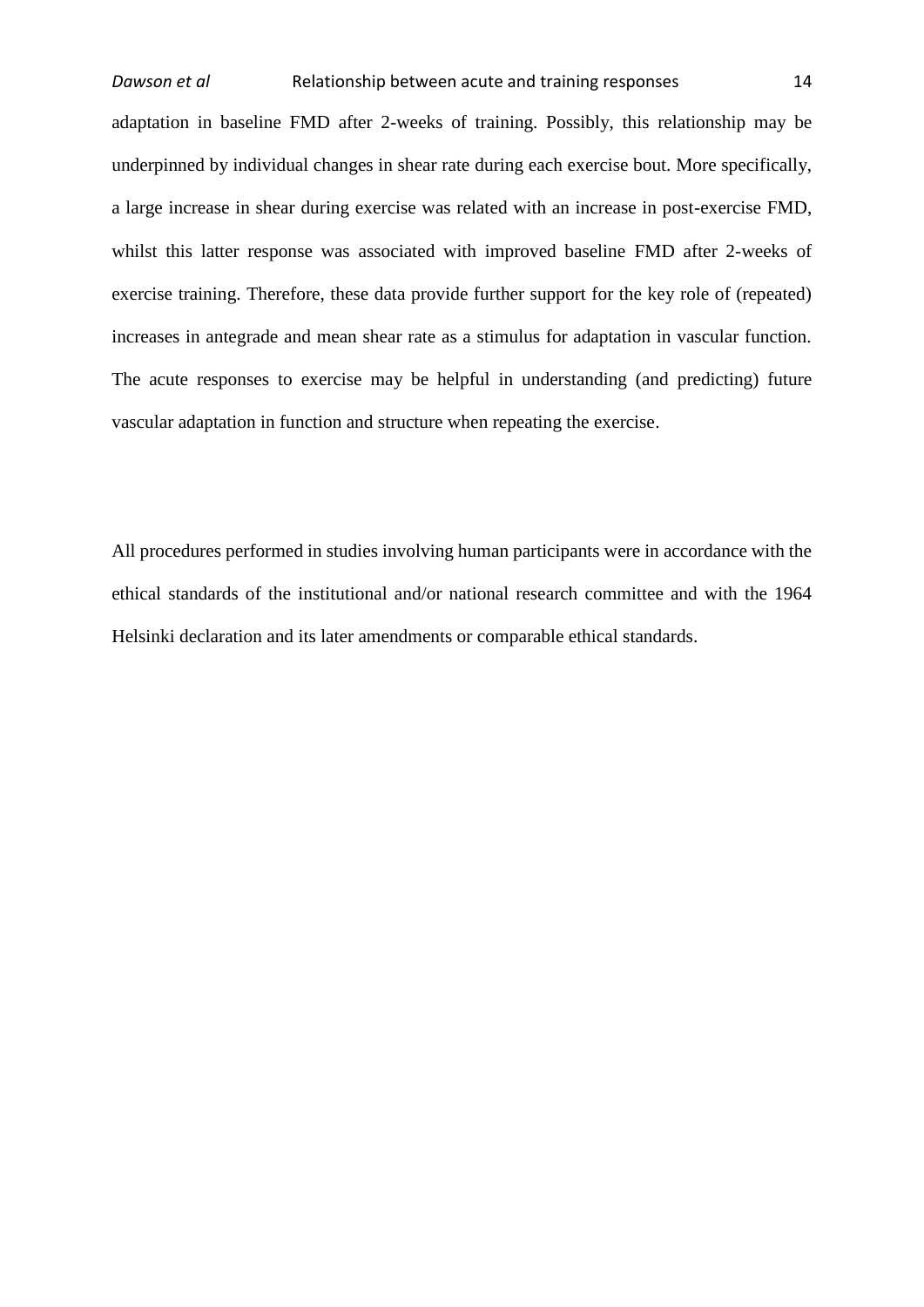#### **References**

- <span id="page-15-14"></span>Al Mheid I, Corrigan F, Shirazi F, Veledar E, Li Q, Alexander WR, Taylor WR, Waller EK, Quyyumi AA (2014) Circadian variation in vascular function and regenerative capacity in healthy humans. J Am Heart Assoc 3 (3):e000845. doi:10.1161/JAHA.114.000845
- <span id="page-15-7"></span>Atkinson G, Batterham AM, Thijssen DH, Green DJ (2013) A new approach to improve the specificity of flow-mediated dilation for indicating endothelial function in cardiovascular research. J Hypertens 31 (2):287-291. doi:10.1097/HJH.0b013e32835b8164
- <span id="page-15-10"></span>Benda NM, Seeger JP, van Lier DP, Bellersen L, van Dijk AP, Hopman MT, Thijssen DH (2015) Heart failure patients demonstrate impaired changes in brachial artery blood flow and shear rate pattern during moderate-intensity cycle exercise. Exp Physiol 100 (4):463-474. doi:10.1113/EP085040
- <span id="page-15-6"></span>Birk GK, Dawson EA, Batterham AM, Atkinson G, Cable T, Thijssen DH, Green DJ (2012) Effects of Exercise Intensity on Flow Mediated Dilation in Healthy Humans. Int J Sports Med. doi:10.1055/s-0032-1323829
- <span id="page-15-5"></span>Black MA, Cable NT, Thijssen DH, Green DJ (2008a) Importance of measuring the time course of flow-mediated dilatation in humans. Hypertension 51 (2):203-210
- <span id="page-15-3"></span>Black MA, Green DJ, Cable NT (2008b) Exercise prevents age-related decline in nitric-oxidemediated vasodilator function in cutaneous microvessels. The Journal of physiology
- <span id="page-15-0"></span>Booth FW, Chakravarthy MV, Spangenburg EE (2002) Exercise and gene expression: physiological regulation of the human genome through physical activity. The Journal of physiology 543 (Pt 2):399-411
- <span id="page-15-12"></span>Davies PF (2009) Hemodynamic shear stress and the endothelium in cardiovascular pathophysiology. Nat Clin Pract Cardiovasc Med 6 (1):16-26
- <span id="page-15-4"></span>Dawson EA, Green DJ, Cable NT, Thijssen DHJ (2013) Effects of acute exercise on flowmediated dilatation in healthy humans. J Appl Physiol 115 (11):1589-1598. doi:10.1152/japplphysiol.00450.2013
- <span id="page-15-11"></span>Eshtehardi P, Brown AJ, Bhargava A, Costopoulos C, Hung OY, Corban MT, Hosseini H, Gogas BD, Giddens DP, Samady H (2017) High wall shear stress and high-risk plaque: an emerging concept. The International Journal of Cardiovascular Imaging:1-11. doi:10.1007/s10554-016-1055-1
- <span id="page-15-8"></span>Gonzales JU, Thompson BC, Thistlethwaite JR, Scheuermann BW (2011) Association between exercise hemodynamics and changes in local vascular function following acute exercise. Appl Physiol Nutr Metab 36 (1):137-144. doi:h10-097 [pii]
- 10.1139/H10-097
- <span id="page-15-9"></span>Green DJ, Hopman MT, Padilla J, Laughlin MH, Thijssen DH (2017) Vascular Adaptation to Exercise in Humans: Role of Hemodynamic Stimuli. Physiol Rev 97 (2):495-528. doi:10.1152/physrev.00014.2016
- <span id="page-15-1"></span>Green DJ, O'Driscoll G, Joyner MJ, Cable NT (2008) Exercise and cardiovascular risk reduction: time to update the rationale for exercise? J Appl Physiol 105 (2):766-768
- <span id="page-15-13"></span>Green DJ, Spence A, Halliwill JR, Cable NT, Thijssen DH (2011) Exercise and vascular adaptation in asymptomatic humans. Exp Physiol 96 (2):57-70. doi:expphysiol.2009.048694 [pii]
- 10.1113/expphysiol.2009.048694
- <span id="page-15-2"></span>Hambrecht R, Wolf A, Gielen S, Linke A, Hofer J, Erbs S, Schoene N, Schuler G (2000) Effect of exercise on coronary endothelial function in patients with coronary artery disease. The New England journal of medicine 342 (7):454-460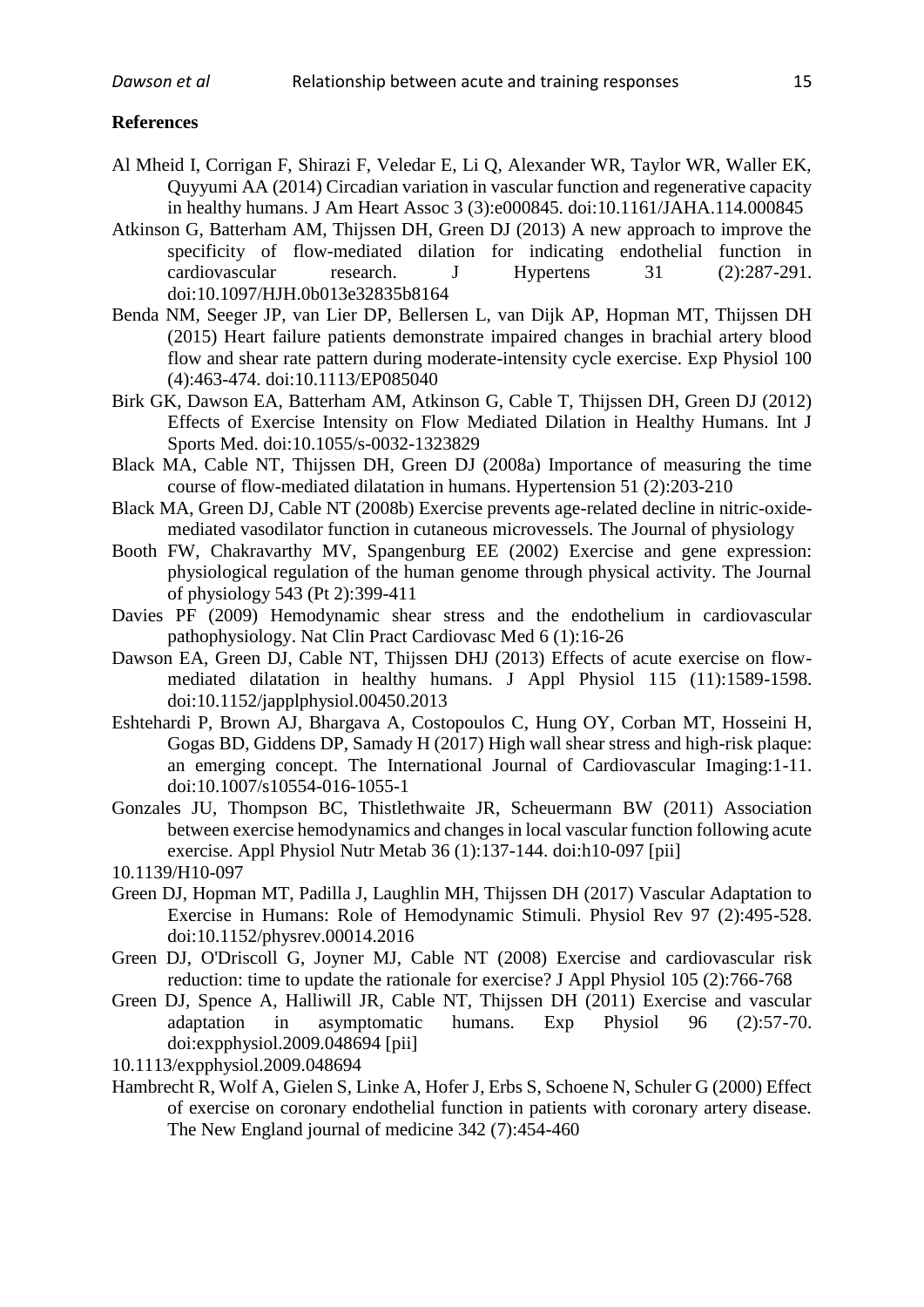- <span id="page-16-11"></span>Johnson BD, Padilla J, Wallace JP (2012) The exercise dose affects oxidative stress and brachial artery flow-mediated dilation in trained men. Eur J Appl Physiol 112 (1):33- 42. doi:10.1007/s00421-011-1946-8
- <span id="page-16-14"></span>Jones H, Green DJ, George KP, Black MA, Atkinson G (2009) Evidence for a greater elevation in vascular shear stress after morning exercise. Med Sci Sports Exerc 41 (6):1188-1193
- <span id="page-16-1"></span>Joyner MJ, Green DJ (2009) Exercise protects the cardiovascular system: effects beyond traditional risk factors. J Physiol 587 (Pt 23):5551-5558. doi:jphysiol.2009.179432 [pii]

- <span id="page-16-15"></span>Kim YC, Yun KH, Woo SH, Jeong YH, Lim JH, Hwang KB, Jeong JW, Lee MR, Lee JM, Rhee SJ, Kim NH, Oh SK, Jeong JW (2015) Diurnal variation of flow-mediated dilatation in healthy humans. Clin Hypertens 21:6. doi:10.1186/s40885-015-0019-4
- <span id="page-16-12"></span>Laughlin MH, Newcomer SC, Bender SB (2008) Importance of hemodynamic forces as signals for exercise-induced changes in endothelial cell phenotype. J Appl Physiol 104 (3):588- 600
- <span id="page-16-4"></span>Maiorana A, O'Driscoll G, Cheetham C, Dembo L, Stanton K, Goodman C, Taylor R, Green D (2001) The effect of combined aerobic and resistance exercise training on vascular function in type 2 diabetes. J Am Coll Cardiol 38 (3):860-866
- <span id="page-16-0"></span>Mora S, Cook N, Buring JE, Ridker PM, Lee IM (2007) Physical activity and reduced risk of cardiovascular events: potential mediating mechanisms. Circulation 116 (19):2110- 2118
- <span id="page-16-10"></span>Padilla J, Harris RA, Wallace JP (2007) Can the measurement of brachial artery flow-mediated dilation be applied to the acute exercise model? Cardiovasc Ultrasound 5:45
- <span id="page-16-13"></span>Padilla J, Simmons GH, Bender SB, Arce-Esquivel AA, Whyte JJ, Laughlin MH (2011) Vascular effects of exercise: endothelial adaptations beyond active muscle beds. Physiology (Bethesda) 26 (3):132-145. doi:26/3/132 [pii]
- 10.1152/physiol.00052.2010
- <span id="page-16-9"></span>Pyke KE, Tschakovsky ME (2005) The relationship between shear stress and flow-mediated dilatation: implications for the assessment of endothelial function. J Physiol 568 (Pt 2):357-369. doi:jphysiol.2005.089755 [pii]
- 10.1113/jphysiol.2005.089755
- <span id="page-16-3"></span>Taddei S, Galetta F, Virdis A, Ghiadoni L, Salvetti G, Franzoni F, Giusti C, Salvetti A (2000) Physical activity prevents age-related impairment in nitric oxide availability in elderly athletes. Circulation 101 (25):2896-2901
- <span id="page-16-7"></span>Tanaka H, Monahan KD, Seals DR (2001) Age-predicted maximal heart rate revisited. J Am Coll Cardiol 37 (1):153-156
- <span id="page-16-8"></span>Thijssen DH, Black MA, Pyke KE, Padilla J, Atkinson G, Harris RA, Parker B, Widlansky ME, Tschakovsky ME, Green DJ (2011) Assessment of flow-mediated dilation in humans: a methodological and physiological guideline. Am J Physiol Heart Circ Physiol 300 (1):H2-12. doi:ajpheart.00471.2010 [pii]
- 10.1152/ajpheart.00471.2010
- <span id="page-16-2"></span>Thijssen DH, Maiorana AJ, O'Driscoll G, Cable NT, Hopman MT, Green DJ (2010) Impact of inactivity and exercise on the vasculature in humans. Eur J Appl Physiol 108 (5):845- 875. doi:10.1007/s00421-009-1260-x
- <span id="page-16-5"></span>Tinken TM, Thijssen DH, Black MA, Cable NT, Green DJ (2008) Time course of change in vasodilator function and capacity in response to exercise training in humans. J Physiol 586 (Pt 20):5003-5012
- <span id="page-16-6"></span>Tinken TM, Thijssen DH, Hopkins N, Black MA, Dawson EA, Minson CT, Newcomer SC, Laughlin MH, Cable NT, Green DJ (2009) Impact of shear rate modulation on vascular function in humans. Hypertension 54 (2):278-285

<sup>10.1113/</sup>jphysiol.2009.179432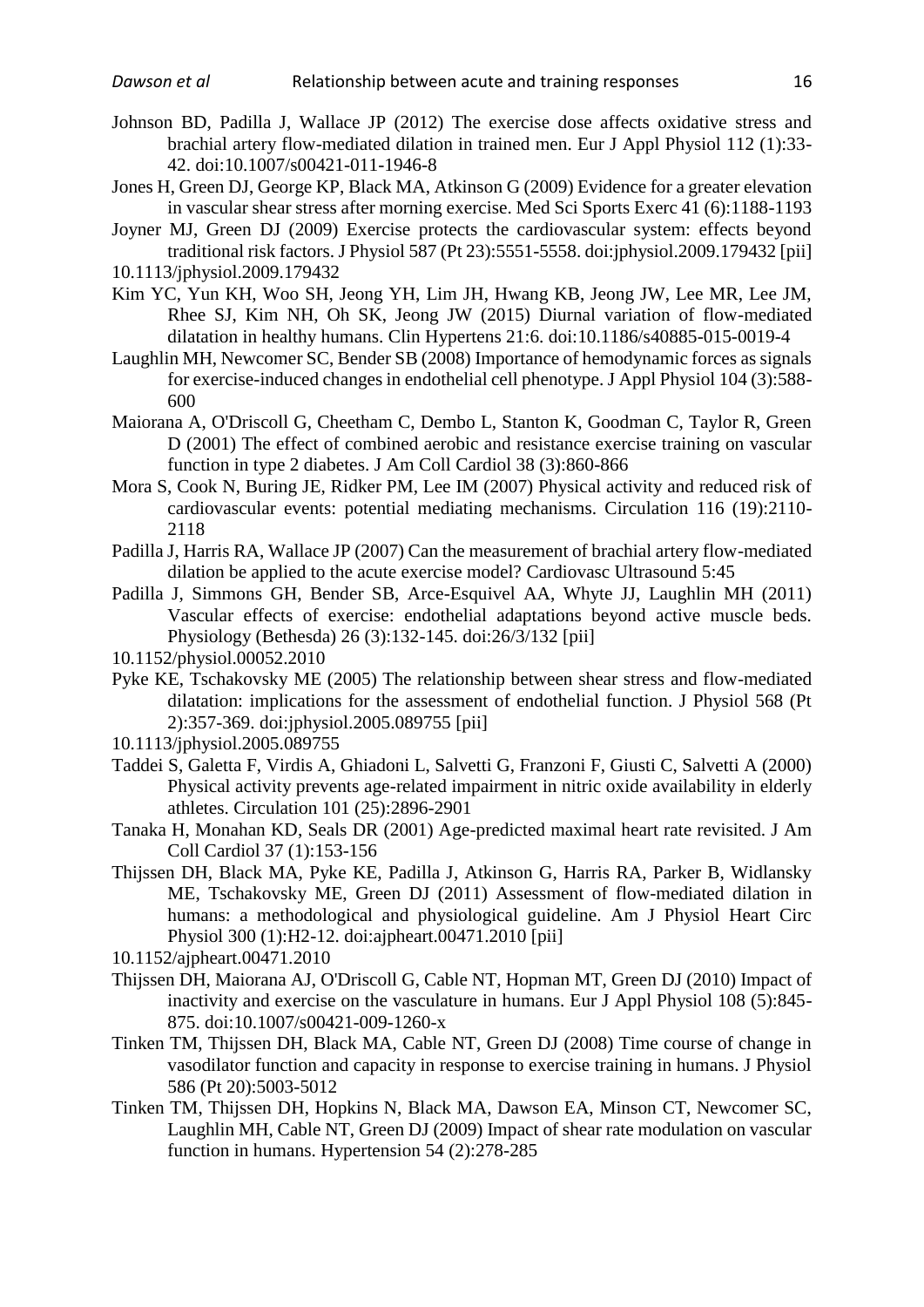<span id="page-17-3"></span>Tinken TM, Thijssen DH, Hopkins N, Dawson EA, Cable NT, Green DJ (2010) Shear stress mediates endothelial adaptations to exercise training in humans. Hypertension 55 (2):312-318. doi:HYPERTENSIONAHA.109.146282 [pii]

10.1161/HYPERTENSIONAHA.109.146282

- <span id="page-17-0"></span>Watts K, Beye P, Siafarikas A, Davis EA, Jones TW, O'Driscoll G, Green DJ (2004) Exercise training normalizes vascular dysfunction and improves central adiposity in obese adolescents. J Am Coll Cardiol 43 (10):1823-1827
- <span id="page-17-2"></span>Whyte JJ, Laughlin MH (2010) The effects of acute and chronic exercise on the vasculature. Acta Physiol (Oxf) 199 (4):441-450. doi:APS2127 [pii]
- 10.1111/j.1748-1716.2010.02127.x
- <span id="page-17-1"></span>Woodman RJ, Playford DA, Watts GF, Cheetham C, Reed C, Taylor RR, Puddey IB, Beilin LJ, Burke V, Mori TA, Green D (2001) Improved analysis of brachial artery ultrasound using a novel edge-detection software system. J Appl Physiol 91 (2):929-937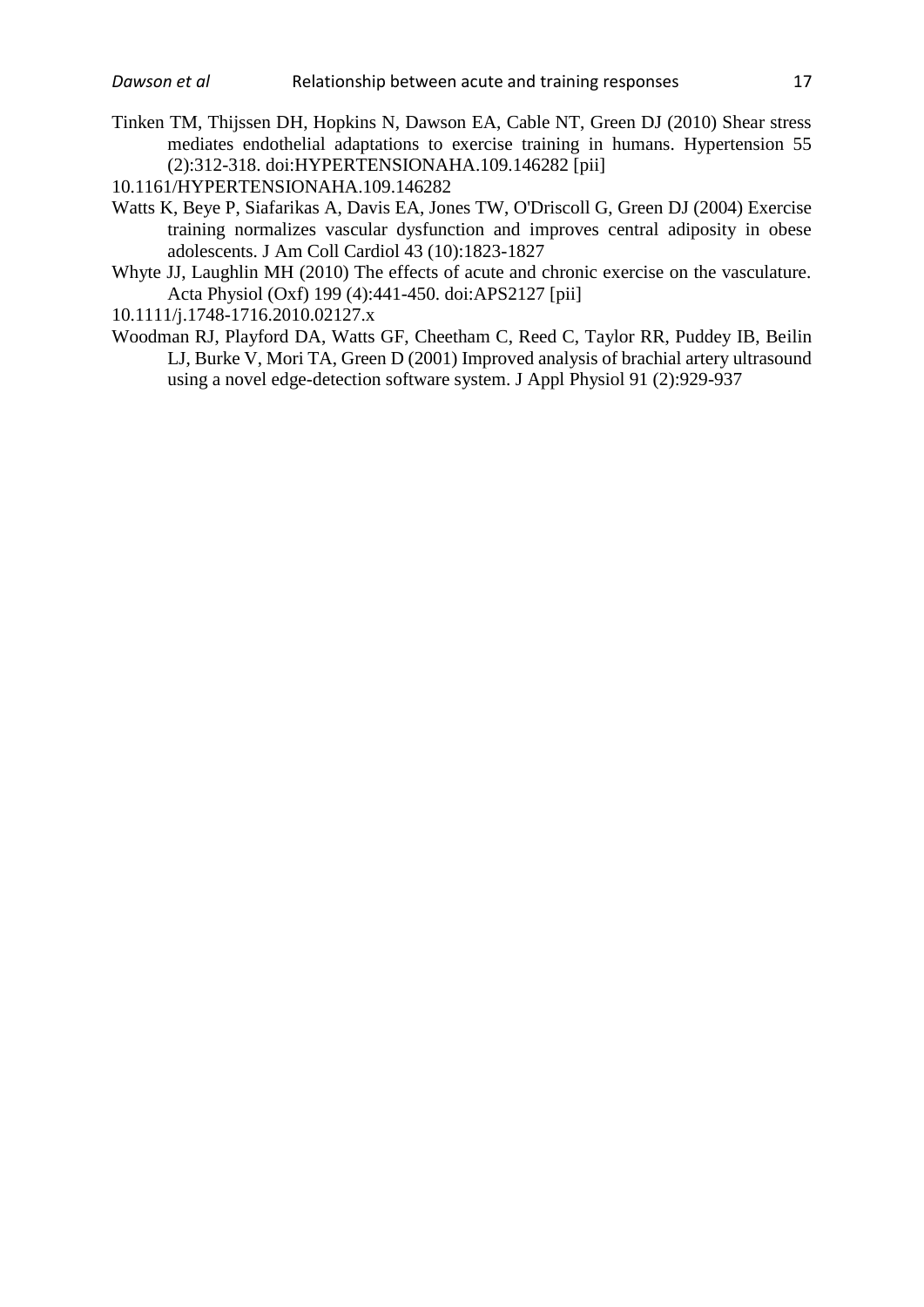| Data are mean $\pm$ SD. |                      |                |                     |                                                                  |                |              |  |  |
|-------------------------|----------------------|----------------|---------------------|------------------------------------------------------------------|----------------|--------------|--|--|
|                         | <b>Session 1</b>     | <b>Session</b> | <b>Session</b>      | <b>Session</b>                                                   | <b>Session</b> | <b>Total</b> |  |  |
| HR(bpm)                 |                      |                |                     |                                                                  |                |              |  |  |
| Total                   | $149 + 8$            | $150 \pm 8$    | $149 + 6$ $149 + 9$ |                                                                  | $148 + 8$      | $149 + 6$    |  |  |
|                         | <b>Power</b> (watts) |                |                     |                                                                  |                |              |  |  |
| Total                   |                      |                |                     | $149 \pm 41$ $151 \pm 43$ $150 \pm 43$ $152 \pm 43$ $153 \pm 43$ |                | $146 + 52$   |  |  |

| Table 1. In-exercise heart rate (HR) and power during each training session. |  |  |  |  |  |  |
|------------------------------------------------------------------------------|--|--|--|--|--|--|
| Data are mean $\pm$ SD.                                                      |  |  |  |  |  |  |

Data for each session are the average from 5-30 minutes (data taken every 5 minutes).

**Table 2. Brachial artery blood flow responses at rest and during final 10 minutes of first exercise bout. Data are mean ± SD**

|                          | Pre Exercise | During exercise |
|--------------------------|--------------|-----------------|
| Mean BF $(ml/min)$       | $56 \pm 37$  | $253 \pm 119*$  |
| Antegrade BF (ml/min)    | $70 \pm 34$  | $283 \pm 115$ * |
| Retrograde BF (ml/min)   | $-15 \pm 11$ | $-30 \pm 28$ *  |
| Mean SR $(s^{-1})$       | $67 \pm 33$  | $283 \pm 125$ * |
| Antegrade SR $(s^{-1})$  | $86 \pm 29$  | $316 \pm 113*$  |
| Retrograde SR $(s^{-1})$ | $-19 \pm 13$ | $-33 \pm 32*$   |

BF, blood flow. SR, shear rate.  $*$ , significantly different from pre-exercise (P<0.05)

**Table 3. Brachial artery characteristics before and immediately post first exercise bout and after exercise training. Data are mean ± SD**

| and arror exercise training, bara are mean $= 5b$ |                    |                  |                      |  |  |  |
|---------------------------------------------------|--------------------|------------------|----------------------|--|--|--|
|                                                   | Pre first exercise | Post first       | Post 2-week exercise |  |  |  |
|                                                   | bout               | exercise         | training             |  |  |  |
| FMD(%)                                            | $5.1 \pm 1.9$      | $3.8 \pm 1.9*$   | $4.4 \pm 1.9$        |  |  |  |
| Baseline diameter (mm)                            | $4.1 \pm 0.4$      | $4.3 \pm 0.4*$   | $4.1 \pm 0.5$        |  |  |  |
| Peak diameter (mm)                                | $4.3 \pm 0.4$      | $4.4 \pm 0.4$    | $4.3 \pm 0.5$        |  |  |  |
| TTP(s)                                            | $64 \pm 24$        | $77 \pm 23$      | $53 \pm 17$ *        |  |  |  |
| SRauc $(s^{-1}10^3)$                              | $18.6 \pm 6.3$     | $35.5 \pm 15.1*$ | $16.4 \pm 3.8^*$     |  |  |  |

\*, significantly different from pre first exercise bout. FMD; Flow mediated dilatation. TTP; time to peak dilation. SRauc; Shear rate area under the curve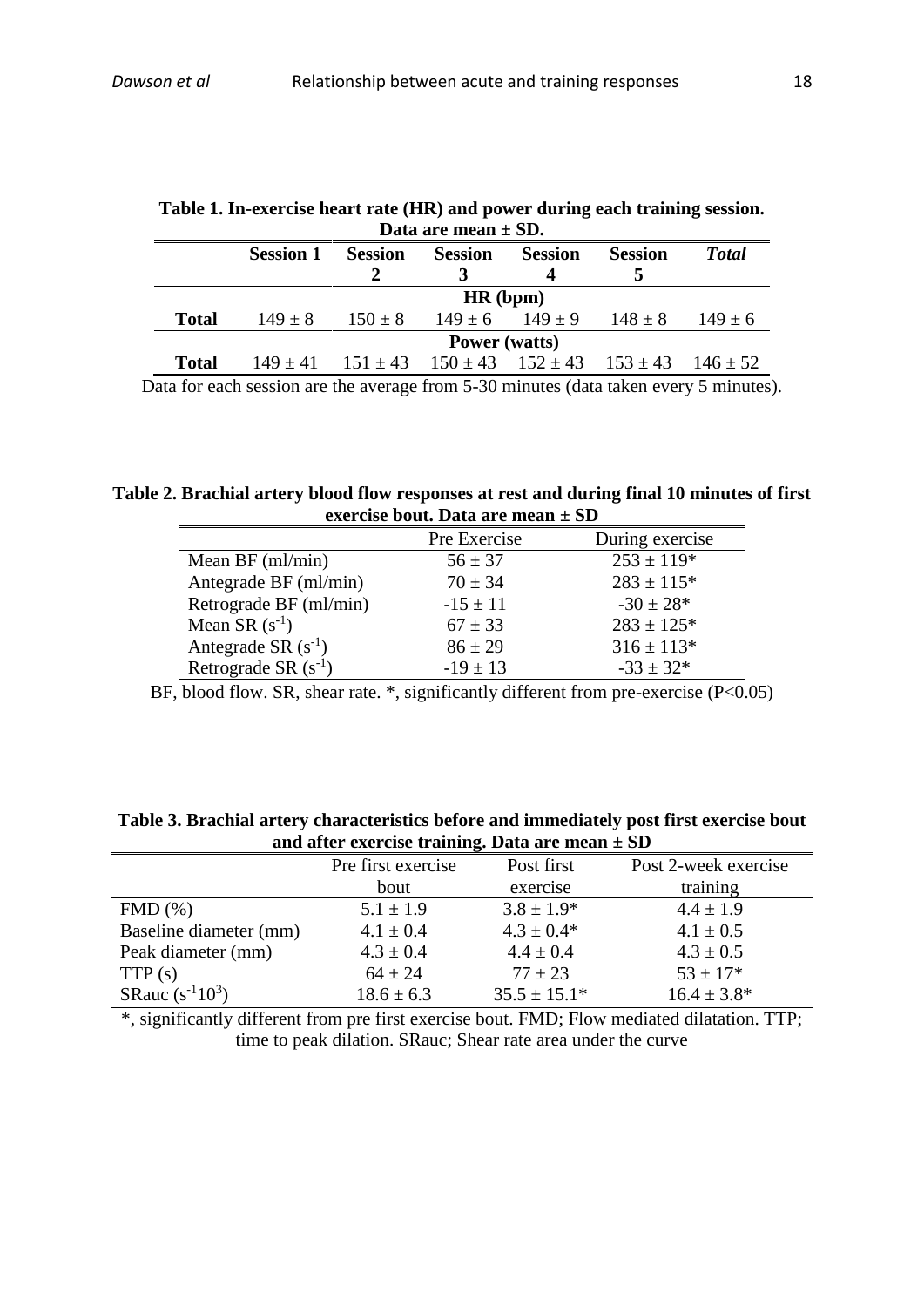# **FIGURE LEGEND**

# **FIGURE 1**

Correlation FMD% between post-pre an acute bout of exercise prior to training and post-pre 2 weeks of exercise training. r=0.634, P=0.002

# **FIGURE 2**

Correlation between FMD% post-pre and acute bout of exercise and antegrade SR during-pre the first exercise bout (upper panel, r=0.526 P=0.014) and FMD% post-pre 2 weeks of training and antegrade SR during-pre first bout of exercise (lower panel,  $r=0.475 P=0.030$ ).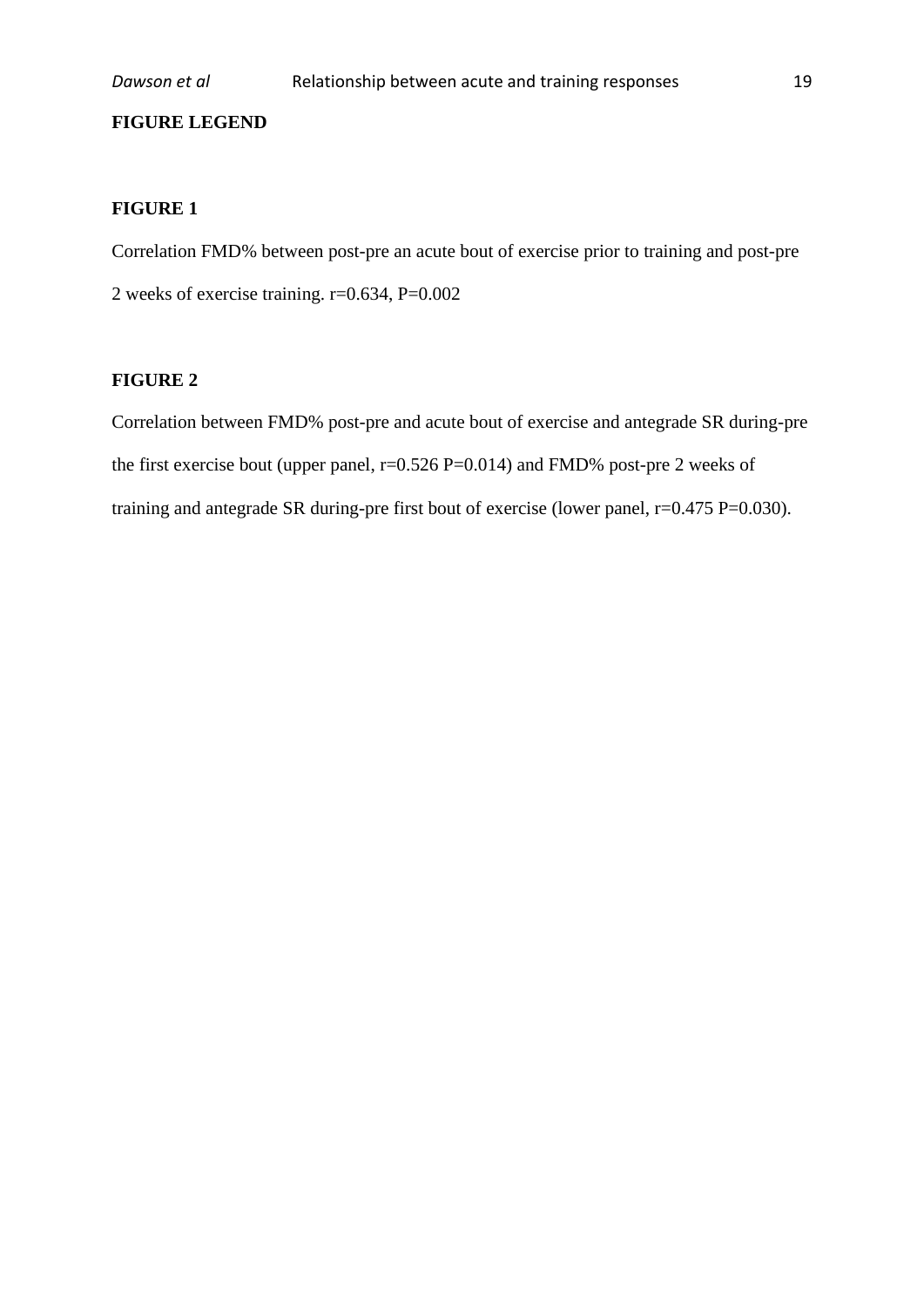



**Change in FMD% after Acute exercise**